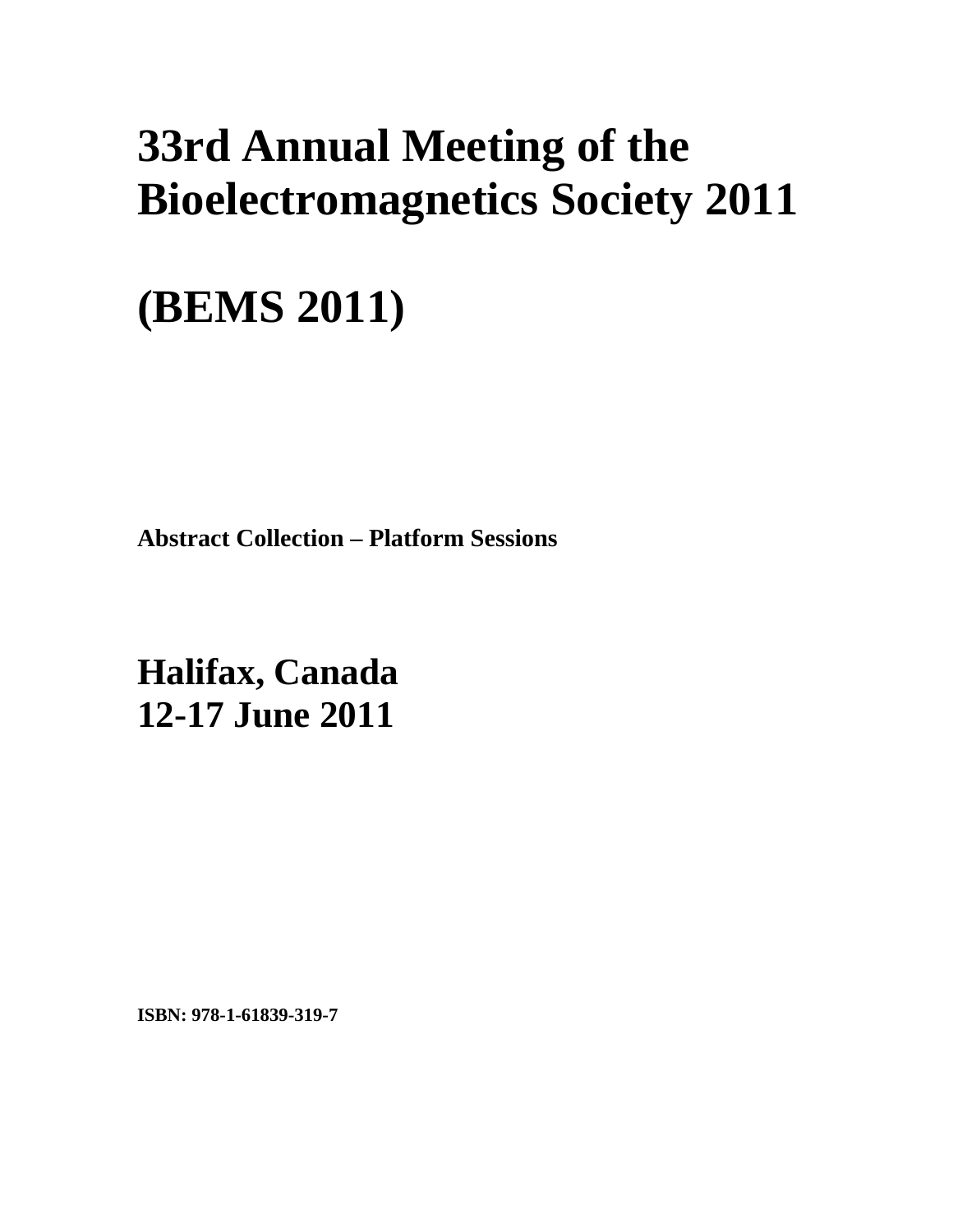**Printed from e-media with permission by:** 

Curran Associates, Inc. 57 Morehouse Lane Red Hook, NY 12571



**Some format issues inherent in the e-media version may also appear in this print version.** 

Copyright© (2011) by the Bioelectromagnetics Society All rights reserved.

Printed by Curran Associates, Inc. (2012)

For permission requests, please contact the Bioelectromagnetics Society at the address below.

Bioelectromagnetics Society 2414 Cobblestone Way Frederick, MD 21702-2626

Phone: (301) 663-4252 Fax: (301) 694-4948

www.bioelectromagnetics.org

#### **Additional copies of this publication are available from:**

Curran Associates, Inc. 57 Morehouse Lane Red Hook, NY 12571 USA Phone: 845-758-0400 Fax: 845-758-2634 Email: curran@proceedings.com Web: www.proceedings.com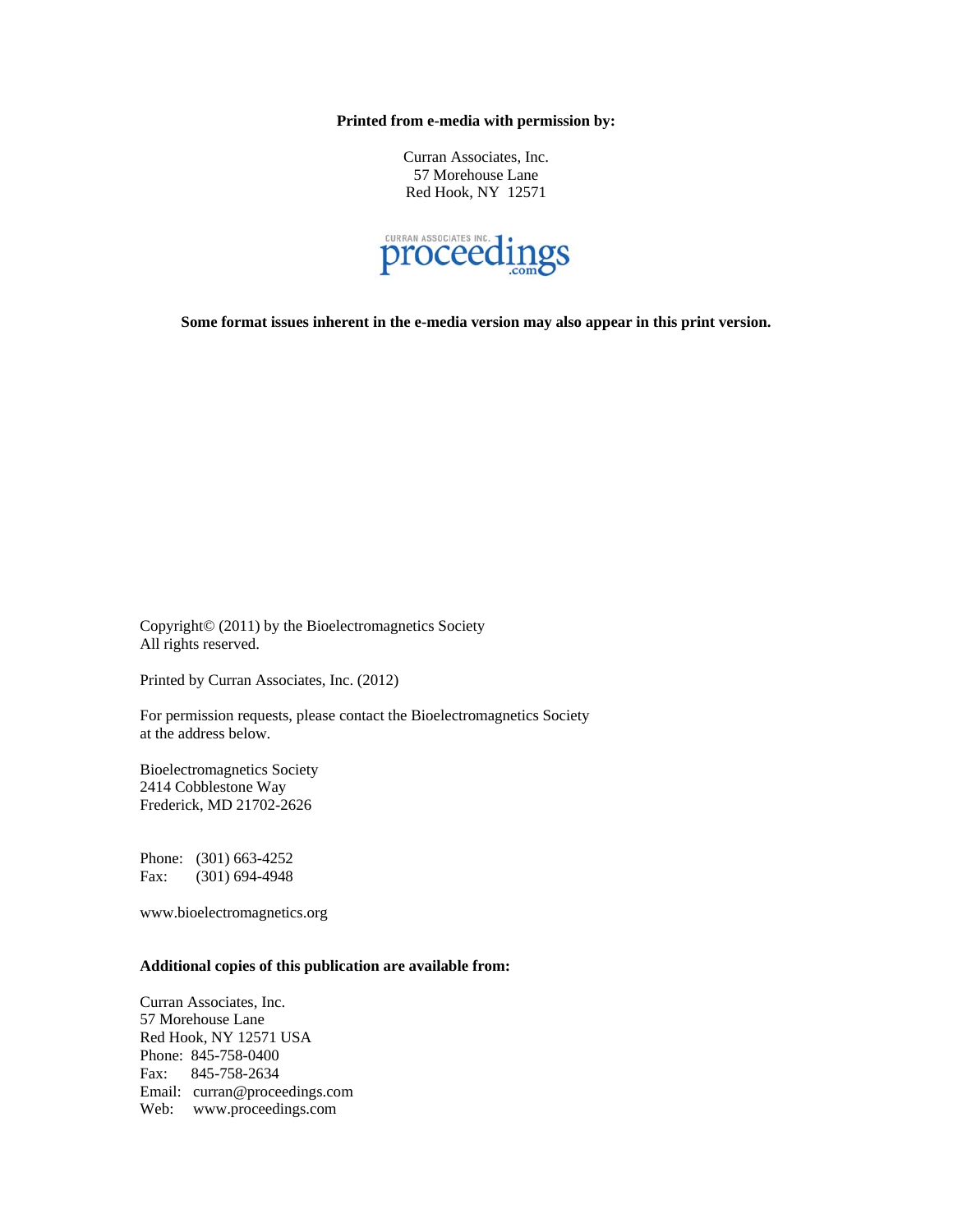## **TABLE OF CONTENTS**

#### **PLENARY 1: UPDATE OF EMF RISK RESEARCH IN THREE LINES OF EVIDENCE**

| Kerstin Hug                                                                     |          |
|---------------------------------------------------------------------------------|----------|
| IN VIVO EMF STUDIES – DID LAST YEAR'S ANIMAL STUDIES PROVIDE ANY GAIN IN        |          |
|                                                                                 |          |
| Maren Fedrowitz                                                                 |          |
| <b>UPDATE ON EMF RISK RESEARCH IN THREE LINES OF EVIDENCE "IN VITRO STUDIES</b> |          |
|                                                                                 | $\gamma$ |
| $\mathbf{r}$ $\mathbf{r}$ $\mathbf{r}$ $\mathbf{r}$                             |          |

*Isabelle LaGroye* 

#### **PLENARY 2: UNDER-RESEARCHED AREAS**

| NEURODEGENERATIVE DISEASES AND ELECTROMAGNETIC FIELDS – DO WE KNOW |  |
|--------------------------------------------------------------------|--|
|                                                                    |  |
| Mats-Olof Mattsson                                                 |  |
| LIGHT-DEPENDENT MAGNETIC COMPASS: A FUNDAMENTAL ROLE IN MAMMALIAN  |  |
|                                                                    |  |
| John Phillips                                                      |  |

#### **D'ARSONVAL AWARD & LECTURE: "MILLIMETER WAVES: ACOUSTIC AND ELECTROMAGNETIC"**

| Marvin Ziskin |  |
|---------------|--|

#### **PLENARY 3: EMERGING DOSIMETRY, COMPLIANCE AND INTERACTION MECHANISMS OF WIFI**

| <b>EXPOSURE FROM WIFI: LEVELS OF EXPOSURE, CHALLENGES IN EXPOSURE</b>                                      |  |
|------------------------------------------------------------------------------------------------------------|--|
|                                                                                                            |  |
| Niels Kuster, Sven Kuehn, Gert Pedersen, Theodoros Samaras, Gunter Vermeeren, Luc Martens, Jorgen Andersen |  |
| <b>CHALLENGES TO STUDYING POTENTIAL HEALTH RISKS OF WIRELESS LOCAL AREA</b>                                |  |
|                                                                                                            |  |
| Kenneth Foster                                                                                             |  |

#### **PLENARY 4: EXPOSURE STANDARDS**

| IEEE ICES PERSPECTIVES ON SAFETY FACTORS, EXPOSURE LIMIT SETTING AND         |  |
|------------------------------------------------------------------------------|--|
| C. K. Chou                                                                   |  |
| AN INDEPENDENT VIEW ON SAFETY FACTORS, TERMINOLOGY AND EXPOSURE LIMIT        |  |
|                                                                              |  |
| Andrew Wood                                                                  |  |
| <b>ICNIRP PERSPECTIVES ON SAFETY FACTORS, TERMINOLOGY AND EXPOSURE LIMIT</b> |  |
|                                                                              |  |
| <b>Bernard Veyret</b>                                                        |  |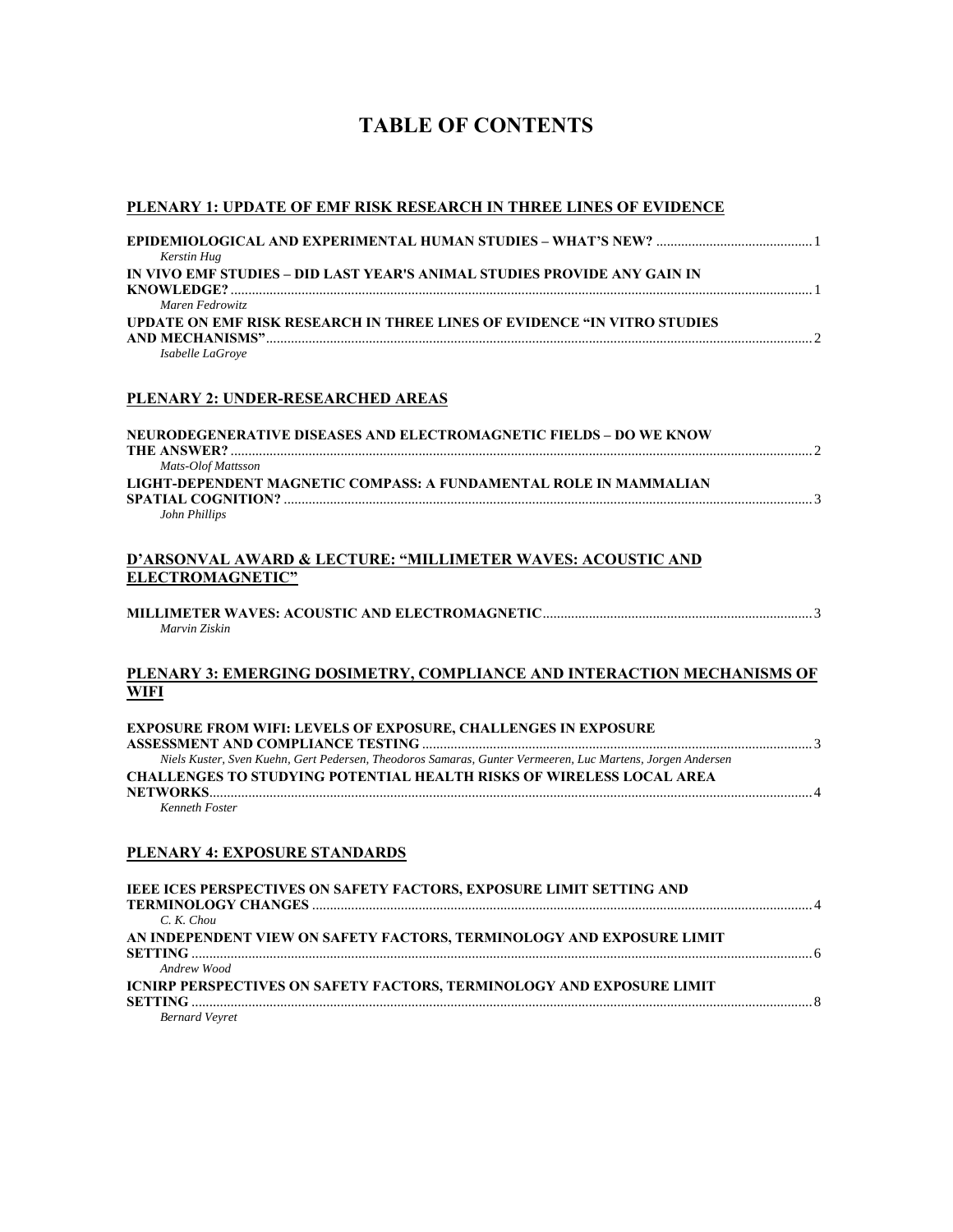### **PLENARY 5: EMERGING TECHNOLOGIES: TERAHERTZ RADIATION**

| <b>IDENTIFICATION OF SIGNATURE MRNA AND MICRORNA BIOMARKERS EXPRESSED IN</b>     |  |
|----------------------------------------------------------------------------------|--|
| Gerald Wilmink, Jessica Grundt, Caesar Cerna, Caleb Roth, Bennett Ibey           |  |
|                                                                                  |  |
| PLENARY 6: HOT TOPIC: IARC MONOGRAPH ON NON-IONIZING RADIATION (RF)              |  |
|                                                                                  |  |
| THE IARC MONOGRAPHS WORKING GROUP ASSESSMENTS OF THE CARCINOGENIC                |  |
| Robert Baan                                                                      |  |
|                                                                                  |  |
| <b>TUTORIAL 1: SCIENCE AND NEWS MEDIA</b>                                        |  |
|                                                                                  |  |
|                                                                                  |  |
| <b>Bruce Stutz</b>                                                               |  |
| <b>GUIDELINES FOR SCIENTISTS TO INFORM THE MEDIA: THE ABCS OF</b>                |  |
| Jennifer Loukissas                                                               |  |
| "THE GOOD, THE BAD AND THE UGLY" AND THE SCIENTIST: DISCUSSING SCIENCE           |  |
|                                                                                  |  |
| Dariusz Leszczynski                                                              |  |
|                                                                                  |  |
| TUTORIAL II: INTRODUCTION TO EMF-PORTAL                                          |  |
|                                                                                  |  |
| Roman Wienert, Sarah Driessen, Dagmar Dechent, Jiri Silny                        |  |
|                                                                                  |  |
| <b>SESSION: 01 - EPIDEMIOLOGY</b>                                                |  |
|                                                                                  |  |
| RISK FOR NEUROLOGICAL DISEASES AMONG SURVIVORS OF ELECTRIC SHOCKS: A             |  |
| Kathrine Grell, Andrea Meersohn, Joachim Schuz, Christoffer Johansen             |  |
| <b>CELLULAR TELEPHONES AND SKIN CANCER - A NATIONWIDE COHORT STUDY IN</b>        |  |
|                                                                                  |  |
| Aslak Poulsen, Patrizia Frei, Christoffer Johansen, Joachim Schuz                |  |
| Mary Redmayne, Euan Smith, Michael Abramson                                      |  |
| ELECTROMAGNETIC FIELDS: PERCEPTIONS AND UNDERSTANDING AMONG FRENCH               |  |
|                                                                                  |  |
| Jacques Lambrozo, Martine Souques, Anne Perrin                                   |  |
|                                                                                  |  |
| <b>SESSION: 02 – ELECTROPORATION: BES-BEMS SPECIAL SESSION</b>                   |  |
|                                                                                  |  |
| POTENTIATION OF THE CYTOTOXIC EFFECTS OF ELECTRIC PULSES BY                      |  |
| Olga Pakhomova, Betsy Gregory, Angela Bowman, Vera Khorokhorina, Andrei Pakhomov |  |
| NANOELECTROPORE EXPANSION BY EXPOSURE TO MULTIPLE NANOSECOND-                    |  |
|                                                                                  |  |
| Andrei Pakhomov, Angela Bowman, Olga Pakhomova                                   |  |
|                                                                                  |  |
| <b>THRESHOLDS FOR NANOPORE FORMATION IN EXCITABLE CELLS BY NANOSECOND</b>        |  |
| Caleb Roth, Jason Payne, Gerald Wilmink, Bennett Ibey                            |  |
| <b>EXPOSITION OF CELLS IN SUSPENSION TO NANOSECOND ELECTRIC PULSES:</b>          |  |
| Aude Silve, Lluis M. Mir                                                         |  |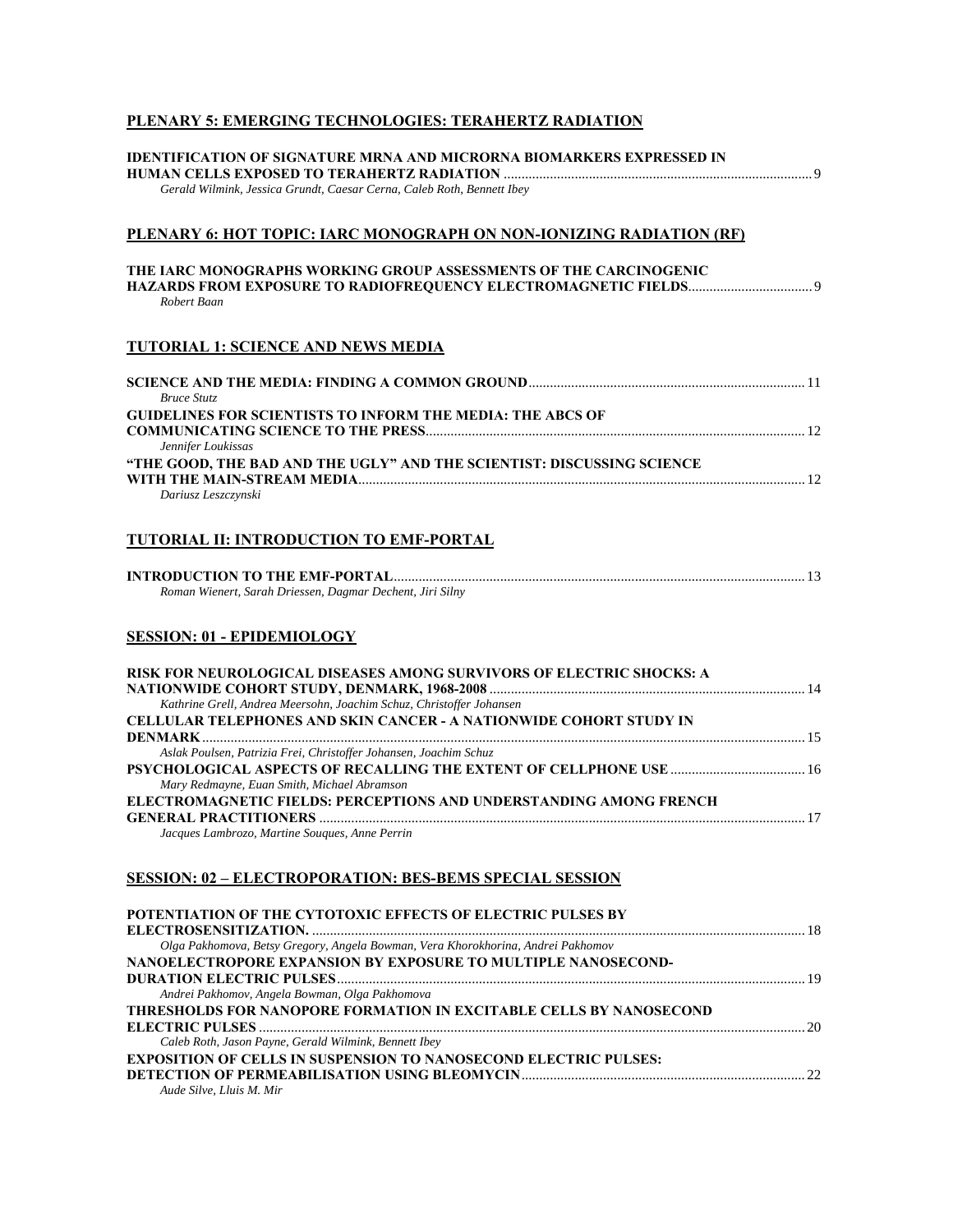| <b>EXPERIMENTAL SPECIFIC ENERGY ABSORPTION RATE ASSESSMENT FROM</b>                                  |    |
|------------------------------------------------------------------------------------------------------|----|
| ABSORPTION CROSS SECTION MEASUREMENT FOR FAR-FIELD EXPOSURE AT 2-3 GHZ                               |    |
| Aliou Bamba, Jorgen Andersen, Wout Joseph, David Plets, Emmeric Tanghe, Gunter Vermeeren, Jesper O.  |    |
| Nielsen, Luc Martens                                                                                 |    |
| <b>EXPERIMENTAL WHOLE-BODY SAR ASSESSMENTS BY MEANS OF SURFACE SCAN WITH</b>                         |    |
| <b>NO PHASE INFORMATION</b>                                                                          |    |
| Davide Colombi, Bjorn Thors, Lars Jonsson                                                            |    |
| ELECTRICAL DOSIMETRY: A NEW ANALYTIC TOOL FOR EVALUATION OF                                          |    |
|                                                                                                      |    |
| J. Patrick Reilly                                                                                    |    |
| A STATISTICAL ASSESSMENT TO THE MULTIPLE EXPOSURES IN A TRUNCATED                                    |    |
| <b>PREGNANT WOMAN AND HER FETUS AND VISIBLE HUMAN INDUCED BY MULTIPLE</b>                            |    |
| <b>PLANE WAVES</b>                                                                                   |    |
| Thierry Kientega, Emmanuelle Conil, Abdelhamid Hadjem, Azeddine Gati, Elodie Richalot, Man-Fai Wong, |    |
| Isabelle Bloch, Jeremie Anquez, Odile Picon, Joe Wiart                                               |    |
| IMPLEMENTATION AND EXPERIMENTAL VALIDATION OF A BRAIN-REGION SPECIFIC                                |    |
|                                                                                                      |    |
| Marie-Christine Gosselin, Pedro Crespo-Valero, Sven Kuehn, Niels Kuster                              |    |
| <b>CALCULATION OF THE ELECTROMAGNETIC FIELDS AND SAR DISTRIBUTION AROUND</b>                         |    |
| THE HUMAN BODY AND TRANSMISSION LOSS RELATED WITH THE HUMAN BODY                                     |    |
| <b>COMMUNICATION</b>                                                                                 | 37 |
| Yoon-Myoung Gimm, Dong-Yeol Lee, Yu Ri Lee, Young-Jun Ju                                             |    |

## **SESSION: 04 – IN VITRO STUDIES 1**

| <b>IMAGING PROCESSING AND FAST MULTIPLE SCALES COMPLEXITY ANALYSIS FOR</b>                                                 |  |
|----------------------------------------------------------------------------------------------------------------------------|--|
|                                                                                                                            |  |
| Chen Zhang, Tongning Wu                                                                                                    |  |
| PULSED ELECTROMAGNETIC FIELDS ACTIVATE MECHANOSENSITIVE                                                                    |  |
|                                                                                                                            |  |
| Alfredo Franco-Obregon, Tatiana Benavides Damm, Silvio Unternahrer, Jack Traxler, Christian Beyer, Jurg<br>Frohlich        |  |
|                                                                                                                            |  |
| Yu-Hsuan Wu, Stefania Romeo, Zachary Levine, P. Thomas Vernier                                                             |  |
|                                                                                                                            |  |
| Myles Capstick, Yijian Gong, Niels Kuster, Primo Schar                                                                     |  |
| <b>TEMPERATURE MODULATION OF NANOELECTROPULSE EXCITATION OF ADRENAL</b>                                                    |  |
|                                                                                                                            |  |
| Gale Craviso, Sophie Choe, Indira Chatterjee, P. Thomas Vernier                                                            |  |
| NON-THERMAL PULSE-MODULATED RF SIGNALS INDUCE DIFFERENTIATION AND                                                          |  |
|                                                                                                                            |  |
| Rukmani Lekhraj, Deborah Cynamon, Stephanie DeLuca, Michele Yeung, Shahla Powell, Eric Taub, Arthur Pilla,<br>Diana Casper |  |

## **SESSION: 05 – HUMAN & CLINICAL STUDIES**

| <b>EXPOSURE TO A 60 HZ 3000 µT MAGNETIC FIELD HAS AN EFFECT ON RESTING BRAIN</b>                      |  |
|-------------------------------------------------------------------------------------------------------|--|
|                                                                                                       |  |
| Jodi Miller, Julien Modolo, Michael Corbacio, Daniel Goulet, Jacques Lambrozo, Michel Plante, Martine |  |
| Souques, Frank Prato, Alex Thomas, Alexandre Legros                                                   |  |
|                                                                                                       |  |
| Masaki Sekino, Takuya Kato, Taiga Matsuzaki, Atsushi Nishikawa, Youichi Saitoh, Hiroyuki Ohsaki       |  |
| <b>EFFECTS OF PULSE-MODULATED RF EMF ON THE HUMAN BRAIN: SENSITIVITY IN</b>                           |  |
|                                                                                                       |  |
| Sarah Loughran, Dominik Benz, Marc Schmid, Manuel Murbach, Niels Kuster, Peter Achermann              |  |
| <b>EFFECTS OF PULSE-MODULATED RF EMF VERSUS PULSED MAGNETIC FIELDS ON THE</b>                         |  |
|                                                                                                       |  |
| Marc Schmid, Sarah Loughran, Manuel Murbach, Caroline Lustenberger, Niels Kuster, Peter Achermann     |  |
| STATIC MAGNETIC FIELD EXPOSURE EFFECTS OF A 3 TESLA MAGNETIC RESONANCE                                |  |
|                                                                                                       |  |
| Jodi Miller, Kimberley Blackwood, Alexandre Legros, Alex Thomas, Frank Prato, Robert Stodilka         |  |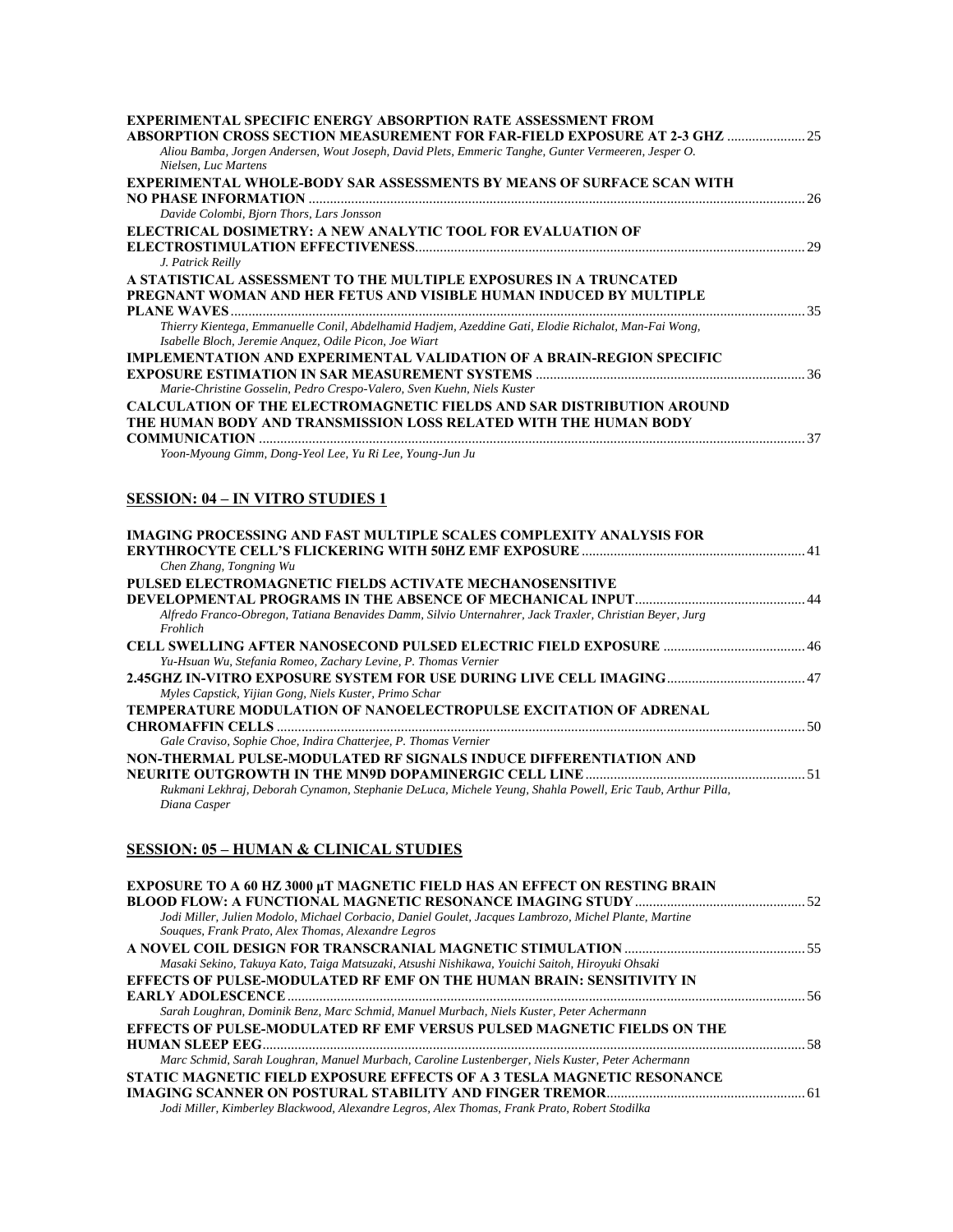#### **ENDOSCOPIC ULTRASOUND-GUIDED DELIVERY OF NANOSECOND PULSED ELECTRIC FIELD TUMOR THERAPY** .............................................................................................................................................. 62

*Richard Nuccitelli, Mark Kreis, Ryan Wood, Brian Athos, Kaying Lui, Joanne Huynh, Subhas Banerjee, Ann Chen, Pamela Nuccitelli* 

#### **SESSION: 06 – DOSIMETRY – RF II**

| Arno Thielens, Gunter Vermeeren, Wout Joseph, Luc Martens                                                       |  |
|-----------------------------------------------------------------------------------------------------------------|--|
| DETERMINATION OF THE MOST SUITABLE RF EXPOSURE METRICS, SAR, VAR, OR                                            |  |
|                                                                                                                 |  |
| Robert McIntosh, Vitas Anderson, Rodney Croft, Ray McKenzie                                                     |  |
| <b>EXPOSURE OF FETUSES TO RF. PRELIMINARY RESULTS ASSESSED WITH DIFFERENT</b>                                   |  |
|                                                                                                                 |  |
| Joe Wiart, Soichi Watanabe, Isabelle Bloch, Jeremie Anquez, Juan Pablo de la Plata Alcalde, Elsa Angelini, Tamy |  |
| Boubekeur, Noura Faraj, Christian Person, Yenny Pinto, Nadege Varsier, Thierry Kientega, Marjorie Jala,         |  |
| Abdelhamid Hadjem, Azeddine Gati, Man-Fai Wong, Emmanuelle Conil, Bruno Sudret, Tomoaki Nagaoka,                |  |
| Kanako Wake, Osamu Fujiwara, Akimasa Hirata, Jianging Wang, Kazuyuki Saito, Masaharu Takahashi, Koichi          |  |
| <i>Ito</i>                                                                                                      |  |
| STATISTICAL MULTI-PATH EXPOSURE TOOL FOR REALISTIC HUMAN BODY MODELS 71                                         |  |
| Gunter Vermeeren, Wout Joseph, Luc Martens                                                                      |  |
| ABSORPTION OF RADIOFREQUENCY ELECTROMAGNETIC FIELDS IN THE HAND DUE                                             |  |
|                                                                                                                 |  |
| Chung-Huan Li, Mark Douglas, Erdem Ofli, Nicolas Chavannes, Niels Kuster                                        |  |
| SPECIFIC ABSORPTION RATE MEASUREMENT OF WIRELESS DEVICES USING FAST SAR                                         |  |
| <b>METHODS</b>                                                                                                  |  |
| Mark Douglas, Sami Gabriel, Cecile Bucher, Dimce Iliev, Jeton Kastrati, Claudio Leubler, Mike Meili, Katja      |  |
| Pokovic, Niels Kuster                                                                                           |  |

#### **SESSION: 07 – IN VIVO STUDIES**

| <b>EFFECTS OF 900 MHZ RADIOFREOUENCY ON CORTICOSTERONE, EMOTIONAL</b>                            |  |
|--------------------------------------------------------------------------------------------------|--|
|                                                                                                  |  |
| Marc Bouji, Rene De Seze, Anne-Sophie Villegier                                                  |  |
| <b>DESKTOP REVERBERATION CHAMBER FOR SMALL SCALE IN-VIVO RADIO</b>                               |  |
|                                                                                                  |  |
| Myles Capstick, Yijian Gong, Niels Kuster, Clemens Dasenbrock                                    |  |
| REDUCTION OF THE AMBIENT MAGNETIC FIELD INHIBITS DROSOPHILA                                      |  |
|                                                                                                  |  |
| Lucas Portelli, Dinu Madapatha, Carlos Martino, Mark Hernandez, Frank Barnes                     |  |
|                                                                                                  |  |
| Ryan D'Arcy, Timothy Bardouille, Sean McWhinney, Aaron Newman, Michael Esser                     |  |
| ASSESSMENT OF FIELD EXPOSURE BY ELECTRONIC ARTICLE SURVEILLANCE                                  |  |
|                                                                                                  |  |
| Wout Joseph, Leen Verloock, Gunter Vermeeren, Francis Goeminne, Luc Martens                      |  |
| NUMERICAL ASSESSMENT OF INDUCED CURRENT DENSITIES AND SAR CAUSED BY                              |  |
|                                                                                                  |  |
| Gernot Schmid, Ana Escorihuela-Navarro, Richard Uberbacher                                       |  |
| <b>EXPOSURE ASSESSMENT OF PATIENTS TO PULSED GRADIENT MAGNETIC FIELDS IN</b>                     |  |
|                                                                                                  |  |
| Mai Lu, Shoogo Ueno                                                                              |  |
| <b>EXPOSIMETRIC INVESTIGATIONS ON INDUCED CURRENTS IN WORKERS OPERATING</b>                      |  |
|                                                                                                  |  |
| Jolanta Karpowicz                                                                                |  |
|                                                                                                  |  |
| Maxim Zhadobov, Nacer Chahat, Yves Le Drean, Catherine Le Quement, Ronan Sauleau                 |  |
| <b>HYBRID FMRI/EEG INVESTIGATION OF PULSED MAGNETIC FIELD EFFECTS ON</b>                         |  |
|                                                                                                  |  |
| John Robertson, Nicole Juen, Julien Modolo, Jodi Miller, Jean Theberge, Frank Prato, Alex Thomas |  |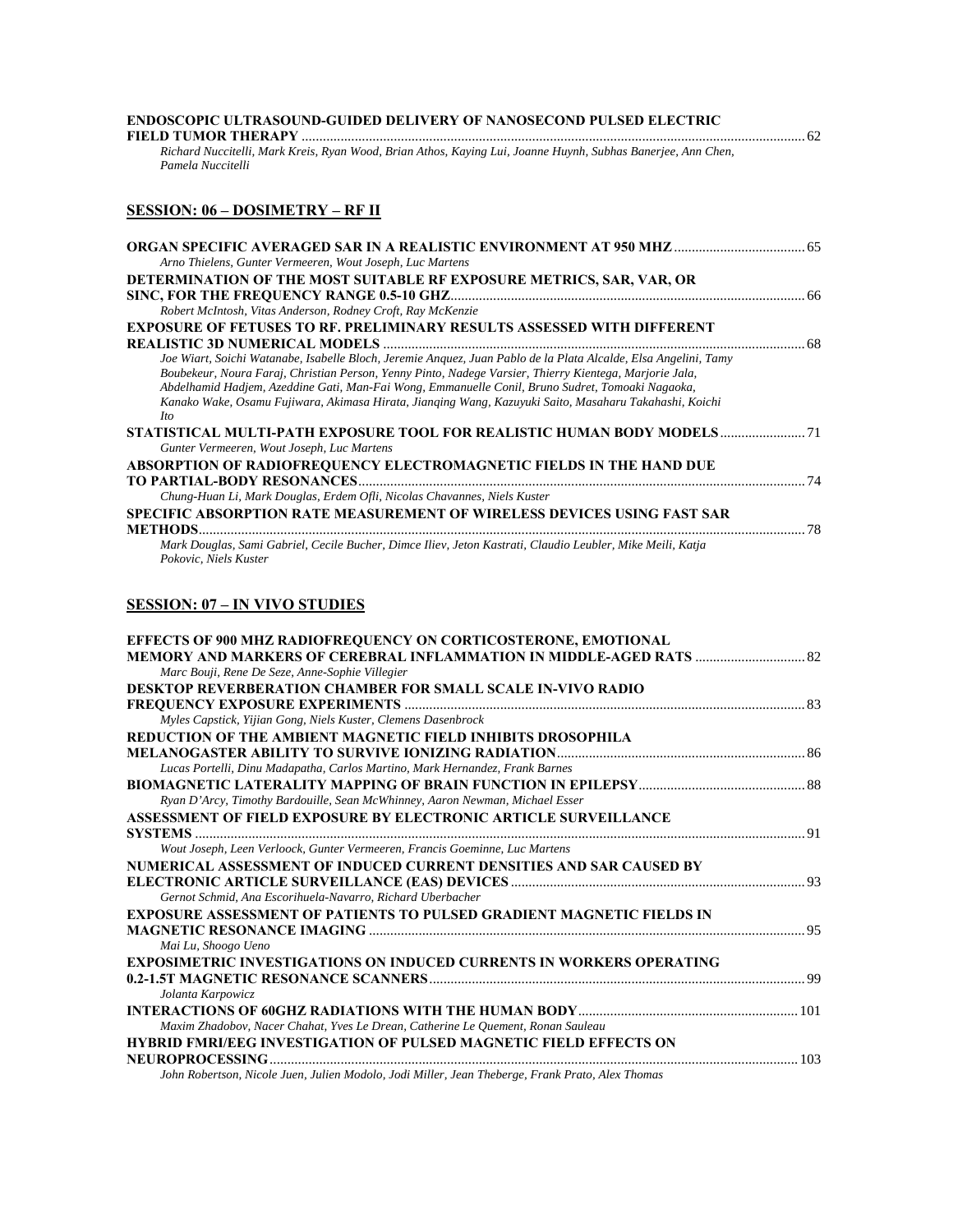| DEVELOPMENT OF THE EXPOSURE APPARATUS WITH THE LOCALIZED MAGNETIC                    |  |
|--------------------------------------------------------------------------------------|--|
|                                                                                      |  |
| Yuki Hirai, Yukihisa Suzuki, Keiji Wada, Kanako Wake, Akira Ushiyama, Chiyoji Ohkubo |  |
| DOUBLE SOLENOID ELF IN VITRO EXPOSURE SYSTEM WITH HIGH HOMOGENEITY AND               |  |
|                                                                                      |  |
| Jan Cuppen, Chrisoula Sismanidou, Ad Reniers, Peter Zwamborn                         |  |

## **SESSION: 10 – IN VITRO STUDIES II**

| Azadeh Peyman                                                                                           |  |
|---------------------------------------------------------------------------------------------------------|--|
| MODELLING STUDIES FOR ABSORPTION BY SKIN AND BLOOD CELLS IN THE RANGE 1 –                               |  |
| 100 THZ.                                                                                                |  |
| Andrew Wood, Robert McIntosh, Fatima Akhondzadeh-Basti                                                  |  |
|                                                                                                         |  |
| Myrtill Simko, Ann-Christine Mannerling, Kjell Hansson Mild, Mats-Olof Mattsson                         |  |
| ADAPTIVE RESPONSE INDUCED BY UMTS SIGNAL IN HUMAN BLOOD LYMPHOCYTES  112                                |  |
| Anna Sannino, Olga Zeni, Rita Massa, Maurizio Sarti, Stefania Romeo, Maria Scarfi                       |  |
| W-BAND MMW EXPOSURE ON SKELETAL MUSCLE: NON-THERMAL EFFECTS ON                                          |  |
|                                                                                                         |  |
| Jihwan Yoon, Robert Wiese, Stephanie Luongo, Pete Mastin, Lev Sadovnik, Indira Chatterjee, Gale Craviso |  |
| <b>CURRENT DENSITIES IN A VOXEL MODEL OF THE HEAD FROM LOW FREQUENCY</b>                                |  |
|                                                                                                         |  |
| Richard Findlay, Peter Dimbylow                                                                         |  |
| FEM AND INTERPOLATION BASED MORPHING OF WHOLE BODY HUMAN MODELS 116                                     |  |
| Esra Neufeld, Dominik Szczerba, Marcel Zefferer, Barbara Buehlmann, Myles Capstick, Niels Kuster        |  |
| A SIMPLE METHOD TO COMPUTE MENISCUS EFFECTS ON SAR AT THE BOTTOM OF                                     |  |
| PETRI DISHES                                                                                            |  |
| Quirino Balzano, Asher Sheppard                                                                         |  |

## **SESSION: 12 SPECIAL SESSION: ZONMW**

| DUTCH RESEARCH PROGRAM ON ELECTROMAGNETIC FIELDS AND HEALTH (ZONMW) 122                                      |  |
|--------------------------------------------------------------------------------------------------------------|--|
| Gerard van Rhoon, Peter Zwamborn, Robert Kanaar, Hans Kromhout, Sandra van't Padje                           |  |
| <b>MODULATION OF THE INNATE IMMUNE RESPONSE IN HUMAN PERIPHERAL</b>                                          |  |
| MONONUCLEAR CELLS BY EXTREMELY LOW FREQUENCY ELECTROMAGNETIC FIELD                                           |  |
|                                                                                                              |  |
| Stan de Kleijn, Mark Bouwens, Lidy Verburg-van Kemenade, Jan Cuppen, Gerben Ferwerda, Peter Hermans          |  |
| TIME COURSE EXPERIMENTS SHOW NO MODULATION OF TWO LOW FREQUENCY                                              |  |
| ELECTROMAGNETIC FIELDS OF 5 MICROTESLA ON INFLAMMATORY PROFILES IN                                           |  |
|                                                                                                              |  |
| Mark Bouwens, Stan de Kleijn, Gerben Ferwerda, Jan Cuppen, Huub Savelkoul, Lidy Verburg-van Kemenade         |  |
| ASSESSMENT OF THE INDUCED SAR AND PEAK TEMPERATURE INCREASE IN                                               |  |
| <b>CHILDREN EXPOSED TO ELECTROMAGNETIC FIELDS AT THE ICNIRP REFERENCE</b>                                    |  |
|                                                                                                              |  |
| Jurriaan Bakker, Maarten Paulides, Esra Neufeld, Andreas Christ, Niels Kuster, Gerard van Rhoon              |  |
| EFFECT OF A PROPRIETARY ULF MAGNETIC FIELD ON THE OXIDATIVE RESPONSE OF                                      |  |
| HUMAN MONOCYTES AND MACROPHAGES CULTURED UNDER LOW OXYGEN AND                                                |  |
|                                                                                                              |  |
| Gabi Waite, Stephane Egot-Lemaire, Henry Owegi, Lidy Verburg-van Kemenade, Mark Bouwens                      |  |
| THE DUTCH ACTIVITY EXPOSURE MATRIX: SPATIAL AND TEMPORAL ANALYSES OF                                         |  |
|                                                                                                              |  |
| John Bolte, Tessa Eikelboom, Irene Van Kamp, Mathieu Pruppers, Hans Kromhout                                 |  |
|                                                                                                              |  |
| Francis Hart, Aimie Riding, Christine Pullar                                                                 |  |
| A MOLECULAR DYNAMICS STUDY ON WATER BEHAVIOR WITHIN HIGH ENDOGENOUS                                          |  |
|                                                                                                              |  |
| Paolo Marracino, Francesca Apollonio, Valentina Di Mattia, Micaela Liberti, Andrea Amadei, Guglielmo D'Inzeo |  |
|                                                                                                              |  |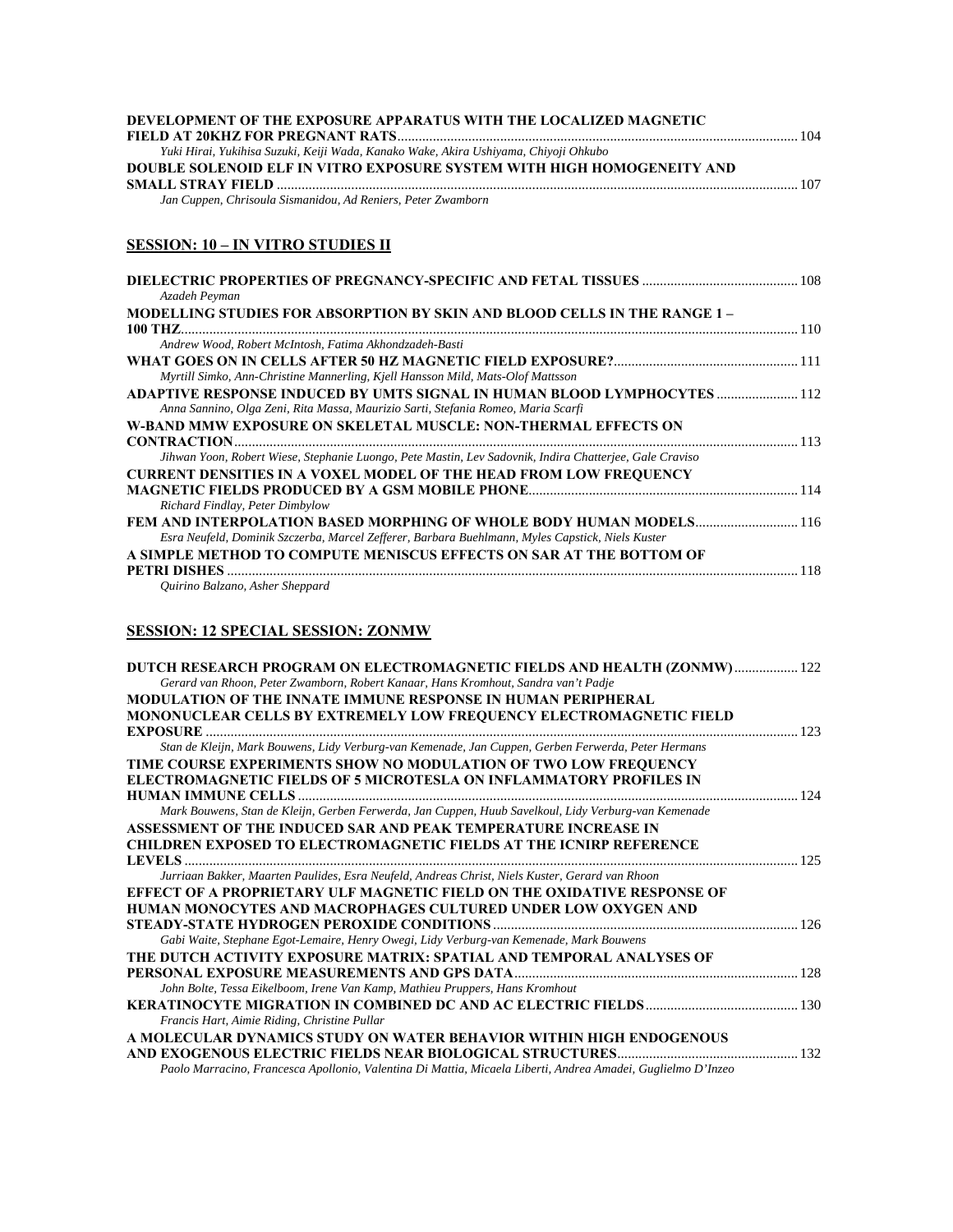| <b>RESPONSES OF CELLS TO LARGE ELECTRICAL PULSES: AN OVERVIEW OF</b>                                           |  |
|----------------------------------------------------------------------------------------------------------------|--|
|                                                                                                                |  |
| James Weaver, Kyle Smith, Axel Esser, Reuben Son, Thiruvallur Gowrishanka                                      |  |
| NSPEF WAVEFORM EFFICIENCY: A MICRODOSIMETRIC COMPARISON BETWEEN REAL                                           |  |
|                                                                                                                |  |
| Caterina Merla, Silvia Di Lecce, Alessandra Paffi, Delia Arnaud-Cormos, Francesca Apollonio, Philippe Leveque, |  |
| Micaela Liberti                                                                                                |  |
|                                                                                                                |  |
| Richard Parker, Marko Markov                                                                                   |  |
| ADVANCED TISSUE MODELING USING THE TIME-HARMONIC FINITE-ELEMENT                                                |  |
|                                                                                                                |  |
| Patrick Leidenberger, Christian Beyer, Jurg Frohlich                                                           |  |

## **SESSION: 14A – EXPOSURE ASSESSMENT**

| Wout Joseph, Leen Verloock, Luc Martens                                       |  |
|-------------------------------------------------------------------------------|--|
| <b>COMBINATION OF DIFFERENT EXPOSURE ASSESSMENT METHODS FOR LOW</b>           |  |
|                                                                               |  |
| Stefan Kampusch, Georg Neubauer                                               |  |
|                                                                               |  |
| Joe Wiart, Emmanuelle Conil, Azeddine Gati, Thierry Sarrebourse, Man-Fai Wong |  |
| STATISTICAL ANALYSIS OF TRAFFIC VARIATIONS FOR ASSESSING DAILY EXPOSURE       |  |
|                                                                               |  |
| Azeddine Gati, Zaher Mahfouz, Man-Fai Wong, Joe Wiart                         |  |
|                                                                               |  |

### **SESSION: 14B – HYPERTHERMIA: STM-BEMS SPECIAL SESSION**

| ADVANTAGES & DISADVANTAGES OF CEM43 FOR EM SAFETY; A NEW BASIS FOR EM             |  |
|-----------------------------------------------------------------------------------|--|
|                                                                                   |  |
| Gerard van Rhoon. Theodoros Samaras. Niels Kuster                                 |  |
|                                                                                   |  |
| Esra Neufeld, Maximilian Fuetterer, Adamos Kyriacou, Myles Capstick, Niels Kuster |  |
| <b>EMF EXPOSURE ASSESSMENT OF HEALTHY PERSONS DURING LOCO-REGIONAL</b>            |  |
|                                                                                   |  |
| Gerard van Rhoon, Jurriaan Bakker, Richard Canters, Maarten Paulides              |  |

## **SESSION: 15 – POLICY & RISK**

| C. K. Chou, J. Patrick Reilly, Robert Kavet, B. Jon Klauenberg, Marvin Ziskin, Art Thansandote, Richard Tell, |  |
|---------------------------------------------------------------------------------------------------------------|--|
| Kenneth Gettman, Ralf Bodemann, Ronald Petersen                                                               |  |
| <b>GENERAL PUBLIC EXPOSURE TO LTE-TRANSMITTERS: MEASUREMENTS AND</b>                                          |  |
|                                                                                                               |  |
| Dagmar Wiebusch, Karsten Menzel                                                                               |  |
| SCIENCE COMMUNICATION: STRUCTURING AND REPORTING RISK ASSESSMENT DATA                                         |  |
|                                                                                                               |  |
| Peter Wiedemann                                                                                               |  |

#### **SESSION: PA – POSTER SESSION A**

| <b>INTERMEDIATE FREQUENCY MAGNETIC FIELDS DID NOT HAVE PROMOTION OR CO-</b>                          |  |
|------------------------------------------------------------------------------------------------------|--|
|                                                                                                      |  |
| Satoshi Nakasono, Masateru Ikehata, Masayuki Takahashi, Sachiko Yoshie, Tadashi Negishi              |  |
| <b>EVALUATION OF EXPOSURE OF SCHOOL CHILDREN TO ELECTROMAGNETIC FIELDS</b>                           |  |
|                                                                                                      |  |
| Azadeh Peyman, Mohammed Khalid, Richard Findlay, Carolina Calderon, Darren Addison, Terry Mee, Myron |  |
| Maslanyi, Simon Mann                                                                                 |  |
|                                                                                                      |  |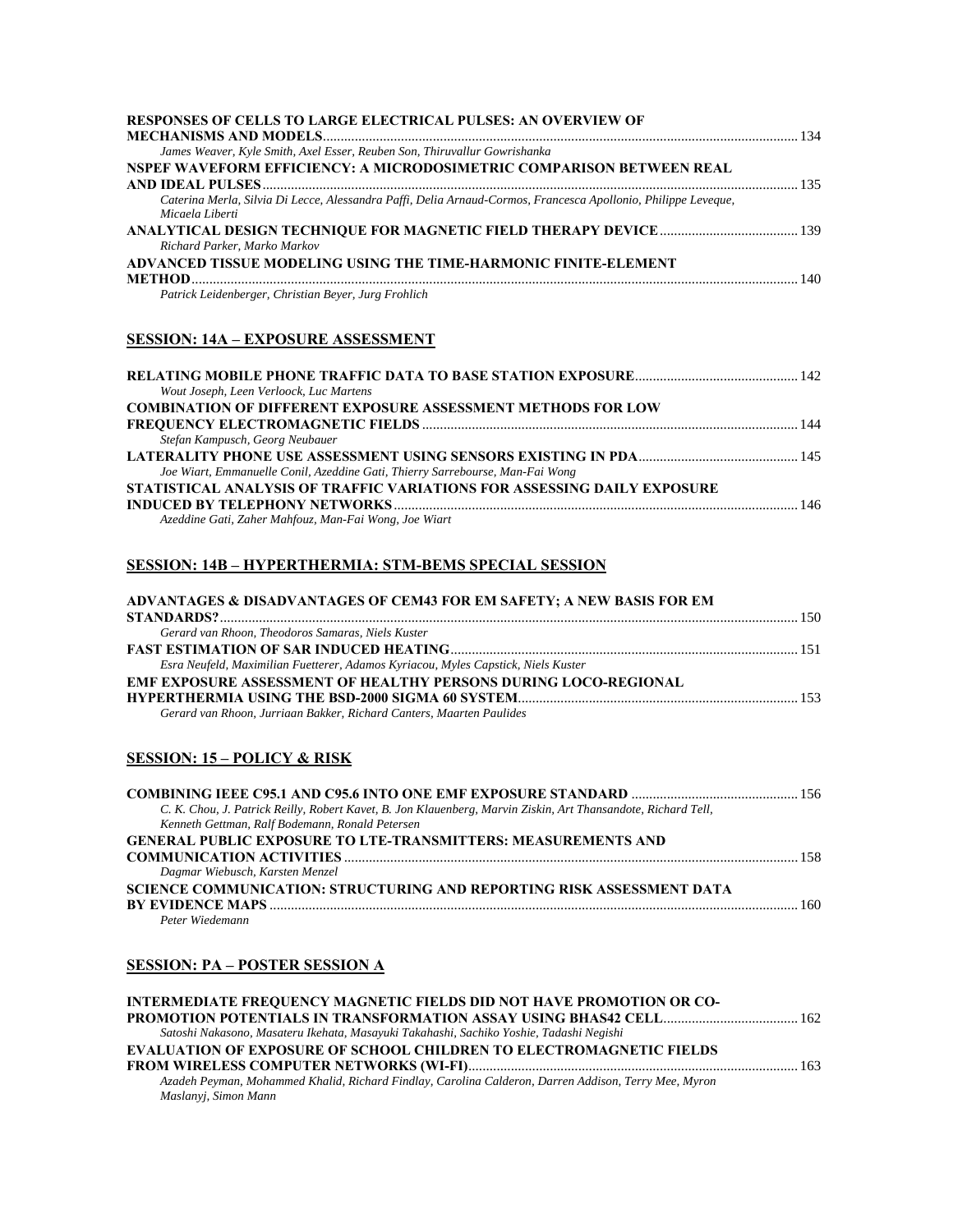| Henning Hintzsche, Christian Jastrow, Thomas Kleine-Ostmann, Thorsten Schrader, Ernst Schmid, Helga Stopper                                                           |  |
|-----------------------------------------------------------------------------------------------------------------------------------------------------------------------|--|
| MICROARRAY ANALYSIS OF HUMAN-DERIVED GLIAL CELLS EXPOSED TO                                                                                                           |  |
| Tomonori Sakurai, Eijiro Narita, Junji Miyakoshi                                                                                                                      |  |
| THE BIOLOGICAL EFFECTS OF COMBINED EXPOSURE TO EXTREMELY LOW                                                                                                          |  |
|                                                                                                                                                                       |  |
| Junji Miyakoshi, Tomonori Sakurai, Eijiro Narita, Kohei Mizuno, Kiyoshi Tamura                                                                                        |  |
| <b>IMPACT OF DOSE AND DURATION OF GSM EXPOSURE ON GFAP, MYELIN BASIC</b>                                                                                              |  |
|                                                                                                                                                                       |  |
| Anne-Sophie Villegier, Marc Bouji, Amelie Barthelemy, Amandine Mouchard, Renaud Puigsegur, Rene De Seze                                                               |  |
| EXPOSURE LIMITS: THE UNDERESTIMATION OF ABSORBED CELLPHONE RADIATION,                                                                                                 |  |
|                                                                                                                                                                       |  |
| L. Lloyd Morgan, Om Gandhi, Alvaro de Salles, Yueh-Ying Han, Ronald Herberman, Devra Davis                                                                            |  |
| EFFECTS OF EXPOSURE TO A HIGH-FREQUENCY ELECTROMAGNETIC FIELD AT 2.45                                                                                                 |  |
| <b>GHZ ON INTERLEUKIN 16 AND INTERLEUKIN 6 PRODUCTION IN MACROPHAGE-LIKE</b>                                                                                          |  |
| Eijiro Narita, Tomonori Sakurai, Yukihisa Suzuki, Masao Taki, Junji Miyakoshi                                                                                         |  |
| A NOVEL BAND-SELECTIVE PERSONAL EXPOSURE METER FOR ADVANCED EXPOSURE                                                                                                  |  |
|                                                                                                                                                                       |  |
| Oliver Lauer, Patrick Leidenberger, Michael Muri, Jurg Frohlich                                                                                                       |  |
| SINGLE PRENATAL EXPOSURE TO A 1.95 GHZ W-CDMA FIELD DOES NOT INFLUENCE                                                                                                |  |
|                                                                                                                                                                       |  |
| Kazuhito Sasaki, Hironori Yamaguchi, Hiroharu Yamashita, Soichi Watanabe, Kanako Wake, Hiroki Kawai,                                                                  |  |
| Jianqing Wang, Shoogo Ueno, Hirokazu Nagawa, Joji Kitayama                                                                                                            |  |
|                                                                                                                                                                       |  |
| Hidevuki Okano                                                                                                                                                        |  |
| STATIC MAGNETIC FIELDS AFFECT TOMATO (SOLANUM LYCOPERSICUM) SEED                                                                                                      |  |
|                                                                                                                                                                       |  |
| Danny Poinapen, Huaiyu Wang, Girish K. Beeharry, Daniel C.W. Brown                                                                                                    |  |
| SPATIAL 3D DISTRIBUTION OF MAGNETIC FIELD FORCES OF PERMANENT MAGNETS<br>IN A MODEL FOR EXAMINING PERMANENT MAGNETIC FIELDS ONTO CELL CULTURES 179                    |  |
| Marek Glinka, Stanislaw Gawron, Aleksander Sieron, Grzegorz Cieslar                                                                                                   |  |
| POTENTIAL EFFECTS OF MILLIMETER-WAVE RADIATIONS ON INFLAMMATORY                                                                                                       |  |
|                                                                                                                                                                       |  |
| Catherine Le Quement, Christophe Nicolas Nicolaz, Maxim Zhadobov, Ronan Sauleau, Denis Michel, Yves Le                                                                |  |
| Drean                                                                                                                                                                 |  |
| PERMITTIVITY SPECTRA OF BIOLOGICAL SOLUTIONS IN THE MILLIMETER-WAVE                                                                                                   |  |
|                                                                                                                                                                       |  |
| Maxim Zhadobov, Robin Augustine, Ronan Sauleau, Catherine Le Quement, Yonis Soubere Mahamoud, Yves Le                                                                 |  |
| Drean                                                                                                                                                                 |  |
| <b>REDUCTION CHARACTERISTICS OF MAGNETIC FIELDS ON THE SHIELDING</b>                                                                                                  |  |
| Suk Won Min, Sung-Ho Lee, Geun-Taek Yeo                                                                                                                               |  |
| <b>EXPOSURE TO 9.37 GHZ RADIOFREQUENCY RADIATION(RFR) INDUCED CELL CYCLE</b>                                                                                          |  |
| ARREST AND DNA DOUBLE-STRAND BREAKS(DSB) IN MALE MOUSE GERM CELL LINE 185                                                                                             |  |
| Chuan Liu, Zhou Zhou, Shangcheng Xu, Peng Gao, Zhengping Yu                                                                                                           |  |
| <b>DEACTIVATORS OF LOW FREQUENCY EAS LABELS - AN EXAMPLE FOR POSSIBLE</b>                                                                                             |  |
| <b>COMPLIANCE DISCREPANCIES BETWEEN ASSESSMENTS ACCORDING TO THE OLD</b>                                                                                              |  |
|                                                                                                                                                                       |  |
| Gernot Schmid, Richard Uberbacher                                                                                                                                     |  |
| <b>INTERNAL BODY RESISTANCES OF VARIOUS HUMAN MODELS AT POWER FREQUENCY  187</b>                                                                                      |  |
| Hiroo Tarao, Noriyuki Hayashi, Leena Korpinen, Takashi Matsumoto, Katsuo Isaka                                                                                        |  |
| TMS MAY HAVE LONG TERM CONSEQUENCES SIMILAR TO THOSE OF A REPEATED                                                                                                    |  |
|                                                                                                                                                                       |  |
| Howard Wachtel                                                                                                                                                        |  |
| SAR EVALUATION FOR MULTIPLE-ANTENNA TRANSMITTER CLOSE TO THE BODY  190<br>Teruo Onishi, Tomoaki Nagaoka, Iyama Takahiro, Lira Hamada, Soichi Watanabe, Akimasa Hirata |  |
| <b>IMPACT OF HOST DEVICES ON LOCALIZED SAR OF WIRELESS COMMUNICATION</b>                                                                                              |  |
|                                                                                                                                                                       |  |
| Iyama Takahiro, Teruo Onishi                                                                                                                                          |  |
|                                                                                                                                                                       |  |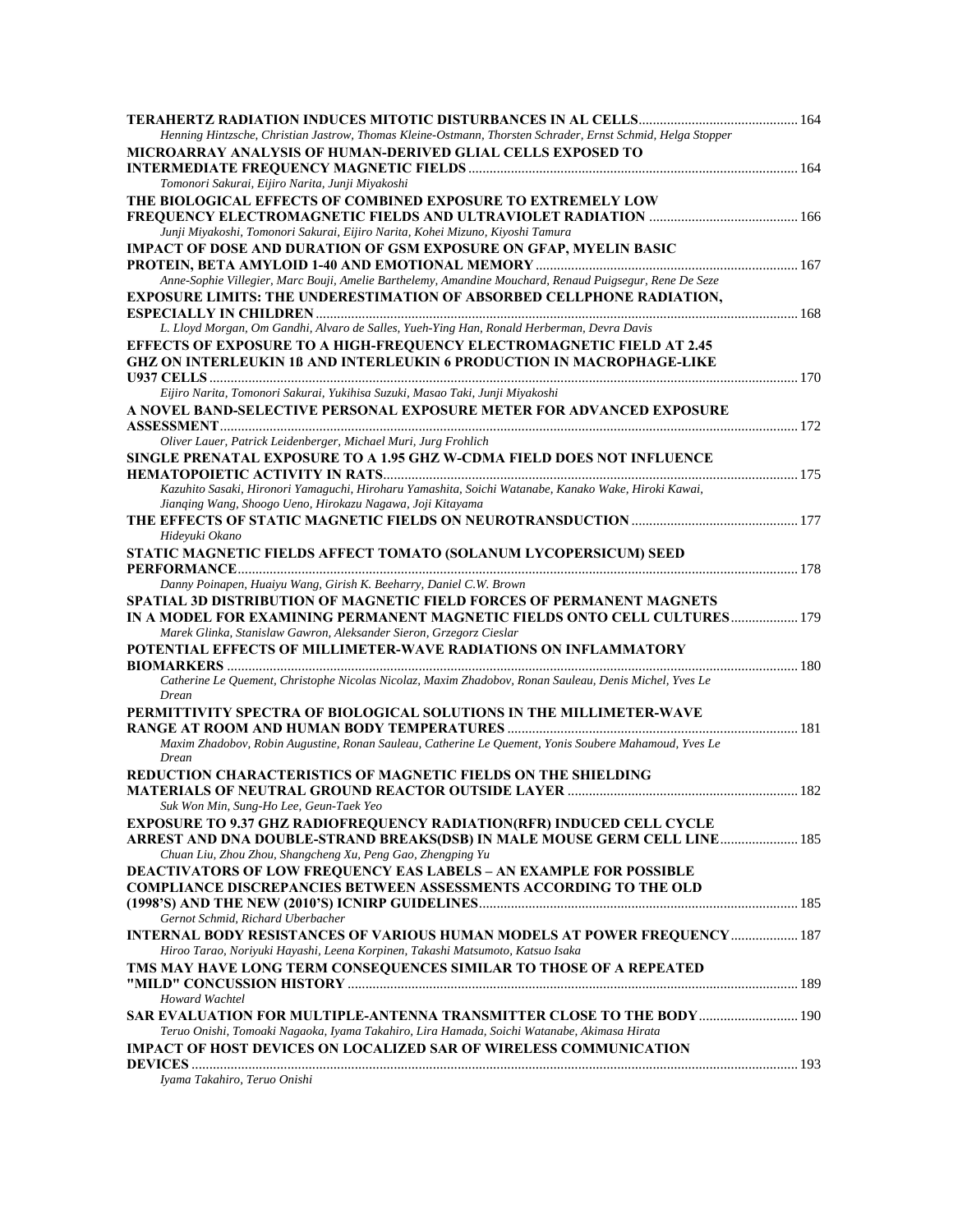| ON-BODY CHARACTERIZATION OF A WEARABLE MILLIMETER-WAVE ANTENNA FOR                                                     |       |
|------------------------------------------------------------------------------------------------------------------------|-------|
|                                                                                                                        |       |
| Nacer Chahat, Maxim Zhadobov, Ronan Sauleau<br><b>EXPERIMENTAL EVALUATION OF IMPLANTABLE PACEMAKER EMI FROM MOBILE</b> |       |
|                                                                                                                        |       |
| Junji Higashiyama, Yoshiaki Tarusawa, Takashi Hikage, Toshio Nojima                                                    |       |
|                                                                                                                        |       |
| Myoung Soo Kwon, Victor Vorobyev, Sami Kannala, Tommi Toivonen, Jarkko Johansson, Mika Teras, Juha Rinne,              |       |
| Matti Laine                                                                                                            |       |
| DEVELOPMENT AND TESTING OF A COST-EFFECTIVE PERSONAL RF SAFETY MONITOR                                                 |       |
|                                                                                                                        |       |
| Max Birch, Sarel Jacobus Marais, Marthinus Van Wyk, Frans Meyer                                                        |       |
| USING A WHOLE-BODY PHANTOM TO INVESTIGATE THE EFFECTS OF POSITIONING ON                                                |       |
|                                                                                                                        |       |
| Peter Juhasz, Gyorgy Thuroczy, Emmanuelle Conil, Thierry Sarrebourse, Joe Wiart                                        |       |
| ASSESSMENT OF OCCUPATIONAL EXPOSURE TO EXTREMELY LOW FREQUENCY                                                         |       |
|                                                                                                                        |       |
| Da Som Lee, Jae Lim Choi, Ki Chang Nam, Seung Jong Lee, Deok Won Kim                                                   |       |
| A MODEL TO PREDICT FUTURE BRAIN TUMOR INCIDENCE CHANGES RESULTING                                                      |       |
|                                                                                                                        |       |
| Orjan Hallberg, L. Lloyd Morgan                                                                                        |       |
|                                                                                                                        |       |
| Tomasz Dlugosz, Hubert Trzaska                                                                                         |       |
| IN VITRO EXPERIMENT OF ONE HOUR EXPOSURE TO 60 GHZ MILLIMETER-WAVES ON                                                 |       |
|                                                                                                                        |       |
| Yuu Inami, Mariko Shibuya, Sho Kurogi, Yukihisa Suzuki, Masao Taki                                                     |       |
| PERCEPTION ACCURACY OF EHS AND NON-EHS PERSONS ON A 60 HZ MAGNETIC FIELD 222                                           |       |
| Jae Lim Choi, Kyung Hwan Jang, Min Kyung Kwon, Ki Chang Nam, Deok Won Kim                                              |       |
| THE EFFECTS OF 21 KHZ INTERMEDIATE FREOUENCY MAGNETIC FIELDS ON BLOOD                                                  |       |
| Akira Ushiyama, Aiko Unno, Shin Ohtani, Yukihisa Suzuki, Keiji Wada, Naoki Kunugita, Chiyoji Ohkubo                    |       |
| <b>CCDF MODEL FOR PREDICTING THE DOSIMETRIC PROBE RESPONSE TO COMPLEX</b>                                              |       |
|                                                                                                                        |       |
| Jagadish Nadakuduti, Marcel Fehr, Mark Douglas, Sven Kuehn, Katja Pokovic, Niels Kuster                                |       |
| OPTIMISATION OF RAY-TRACING ALGORITHMS FOR EMF SAFETY ASSESSMENT OF                                                    |       |
|                                                                                                                        |       |
| Francois du Plessis, Max Birch, Marthinus Van Wyk, Frans Meyer                                                         |       |
| <b>EXTRAPOLATION OF ELECTRIC FIELD STRENGTH FROM MOBILE BASE STATION FOR</b>                                           |       |
|                                                                                                                        |       |
| Yoshiaki Tarusawa, Junji Higashiyama, Teruo Onishi                                                                     |       |
| EMF AND CHILDREN'S HEALTH - STATUS QUO OF THE CURRENT PUBLISHED                                                        |       |
|                                                                                                                        | . 234 |
| Roman Wienert, Sarah Driessen, Dagmar Dechent, Jiri Silny                                                              |       |
| SAFETY DISTANCE CONCEPT FOR LTE-FREQUENCIES                                                                            | 235   |
| Stefan Cecil, Klemens Martin, Ana Escorihuela-Navarro, Gerd Friedrich, Georg Neubauer                                  |       |
| DEVELOPMENT OF BIRDCAGE COIL FOR MRI SYSTEM WITH NO LUMPED CIRCUIT                                                     |       |
|                                                                                                                        |       |
| Kazuyuki Saito, Ryotaro Suga, Masaharu Takahashi, Koichi Ito                                                           |       |
| <b>EFFECTS OF RF FIELDS EMITTED FROM SMART PHONES ON PHYSIOLOGICAL</b>                                                 |       |
|                                                                                                                        |       |
| Min Kyung Kwon, Da Som Lee, Joon Yul Choi, Ki Chang Nam, Deok Won Kim                                                  |       |
| <b>MEASUREMENT OF PULSED RF-INDUCED HEATING EFFECTS IN RAT BRAIN SLICES  243</b>                                       |       |
| Alexandra Cook, Iain Scott, John Tattersall                                                                            |       |
| <b>SPECIFIC ABSORPTION RATES OF FETUSES IN SEATED PREGNANT FEMALE MODELS</b>                                           |       |
|                                                                                                                        |       |
| Tomoaki Nagaoka, Kazuyuki Saito, Masaharu Takahashi, Koichi Ito, Soichi Watanabe                                       |       |
| <b>CROSS-TALK CORRECTION FOR BAND-SELECTIVE EXPOSURE MEASUREMENTS  246</b>                                             |       |
| Patrick Leidenberger, Oliver Lauer, Jurg Frohlich                                                                      |       |
| WEAK LONG-TERM ELECTROMAGNETIC SHIELDING CHANGES NOCICEPTION OF                                                        |       |
| <b>LAND SNAILS HELIX ALBESCENS AND REGENERATION OF PLANARIANS DUGESIA</b>                                              |       |
|                                                                                                                        |       |
| Natalia Temuryants, Alexandra Kostyuk, Natalia Demtsun, Natalia Yarmolyuk, Karine Tumanyants                           |       |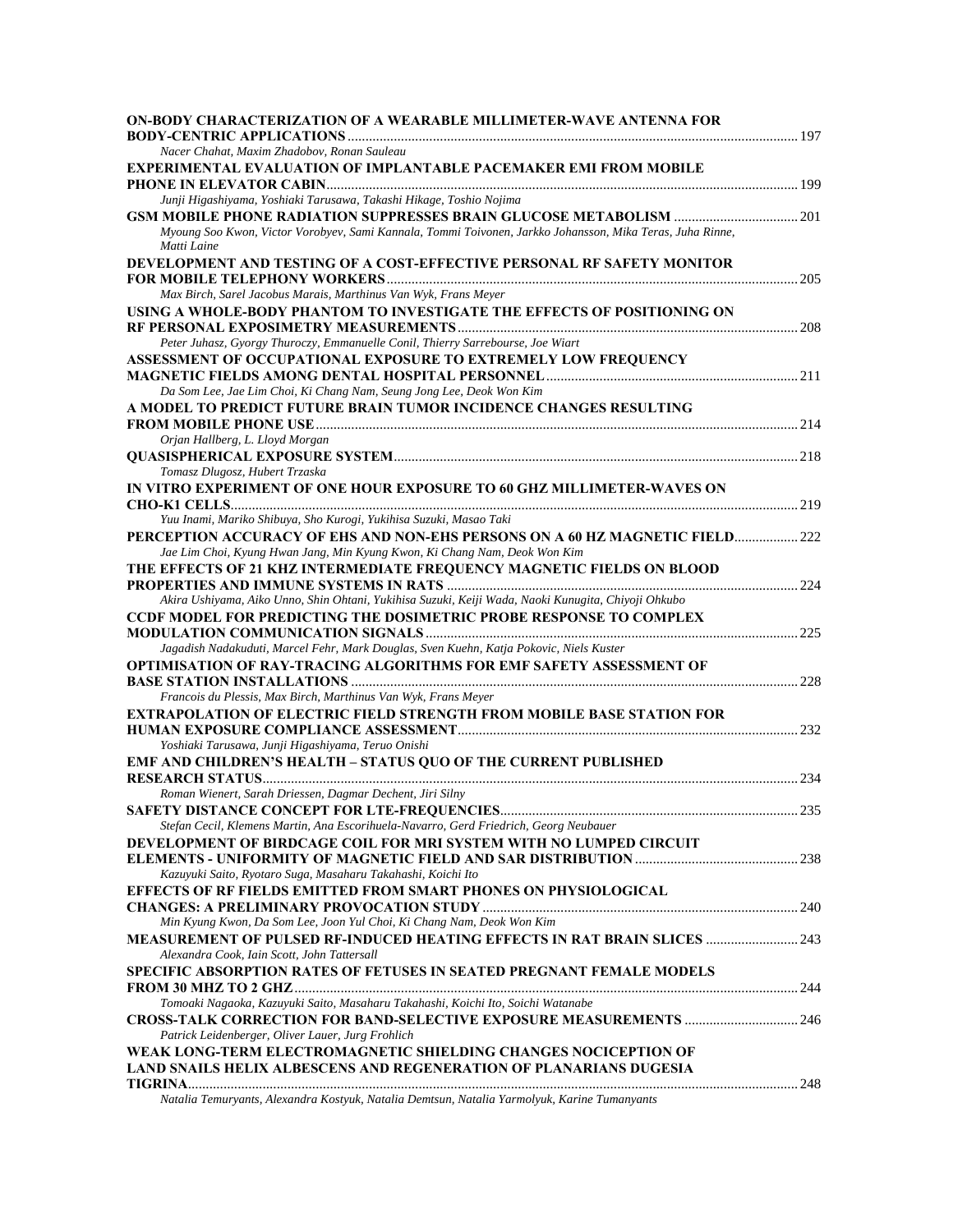| THE CHANGES OF THE STRUCTURAL AND FUNCTIONAL STATE OF RAT EPIDIDYMAL<br>SPERMATOZOIDS AFTER THE INFLUENCE OF EXTERNAL ELECTROSTATIC FIELD 249    |  |
|--------------------------------------------------------------------------------------------------------------------------------------------------|--|
| Gohar Sahakyan, Gagik Artsruni                                                                                                                   |  |
| <b>OXIDATIVE RESPONSE OF HUMAN MONOCYTES AND MACROPHAGES CULTURED</b><br>UNDER LOW OXYGEN CONDITIONS TO ION PARAMETRIC RESONANCE MAGNETIC        |  |
|                                                                                                                                                  |  |
| Gabi Waite, Henry Owegi, Mark Bouwens, Carl Blackman, Janie Page, Stephane Egot-Lemaire                                                          |  |
| <b>EFFECTS ON IMMUNE FUNCTIONS BY SIMULTANEOUS COMBINED EXPOSURE OF</b>                                                                          |  |
| Yeung Bae Jin, Bo-Jeong Pyun, Jae-Seon Lee, Hyung-Do Choi, Tae-Hong Kim, Jeong-Ki Pack, Nam Kim, Yun-Sil<br>Lee                                  |  |
| <b>EFFECT OF EXTREMELY LOW FREQUENCY ELECTROMAGNETIC FIELD ON GENE</b>                                                                           |  |
| Mi-Na Hong, Hyung-Chul Lee, Yoon-Myoung Gimm, Yun-Sil Lee, Sung Ho Myung, Jae-Seon Lee                                                           |  |
| MEASUREMENT OF HEAT SHOCK PROTEIN INDUCTION IN RAT BRAIN SLICES IN                                                                               |  |
| Jacqueline Bermingham, Andrew Wood                                                                                                               |  |
| <b>COMPUTATIONAL UNCERTAINTY OF IN-SITU ELECTRIC FIELD IN BIOLOGICAL BODIES</b>                                                                  |  |
| Jun-ya Hattori, Akimasa Hirata, Osamu Fujiwara, Yukihisa Suzuki                                                                                  |  |
| <b>MOBILE PHONE USE AND RISK OF BRAIN TUMOURS IN CHILDREN AND ADOLESCENTS:</b>                                                                   |  |
| Denis Aydin, Maria Feychting, Joachim Schuz, Tore Tynes, Tina Veje Andersen, Lisbeth Samso Schmidt, Aslak<br>Poulsen                             |  |
| <b>SAR CALCULATIONS IN FETUS EXPOSED TO EM WAVES FROM HARF-WAVE LENGTH</b>                                                                       |  |
| Akihiro Tateno, Shimpei Akimoto, Tomoaki Nagaoka, Kazuyuki Saito, Soichi Watanabe, Masaharu Takahashi,<br>Koichi Ito                             |  |
| <b>EXPERIMENTAL VERIFICATION OF A LOCALIZED MAGNETIC FIELD GENERATOR</b>                                                                         |  |
| Keiji Wada, Yukihisa Suzuki, Akira Ushiyama                                                                                                      |  |
| NUMERICAL ESTIMATION OF EMI IMPACT BY CELLULAR RADIO ON IMPLANTABLE<br><b>CARDIAC PACEMAKERS IN ELEVATOR USING VARIOUS ANATOMICAL WHOLE-BODY</b> |  |
| Takashi Hikage, Yohei Irie, Toshio Nojima                                                                                                        |  |
| <b>OPTIMUM DEPTH OF TISSUE EQUIVALENT LIQUID FOR SAR EVALUATION AT 900 MHZ</b>                                                                   |  |
| Sungsik Kong, Jaehoon Choi                                                                                                                       |  |
| <b>MOBILE PHONES AND MULTIPLE SCLEROSIS - A NATIONWIDE COHORT STUDY IN</b>                                                                       |  |
| Aslak Poulsen, Egon Stenager, Christoffer Johansen, Joan Bentzen, Joachim Schuz                                                                  |  |
| REDUCTION OF SPECIFIC ABSORPTION RATE (SAR) BY USING DIFFERENT TYPES OF                                                                          |  |
| Seungwoo Lee, Nam Kim                                                                                                                            |  |
| USE OF ELECTRIC BLANKETS AND ELF-MF EXPOSURE IN THE GENERAL POPULATION 269<br>Satu Palonen, Leena Korpinen, Rauno Paakkonen, Fabriziomaria Gobba |  |
| <b>SCIENCE COMMUNICATION: USING HEURISTICS FOR INFORMING LAY PEOPLE ABOUT</b>                                                                    |  |
| Gregor Durrenberger, Peter Wiedemann                                                                                                             |  |
| MEASUREMENT OF THE TIME-EVOLUTION OF THE EXPOSURE TO ELECTROMAGNETIC                                                                             |  |
| Gunter Vermeeren, Ioannis Markakis, Wout Joseph, Theodoros Samaras, Luc Martens                                                                  |  |
| NUMERICAL AND EXPERIMENTAL INVESTIGATIONS OF THE INFLUENCE OF THE HAND                                                                           |  |
| Vikass Monebhurrun, Man-Fai Wong, Azeddine Gati, Joe Wiart                                                                                       |  |
|                                                                                                                                                  |  |
| Rossella Lodato, Rosanna Pinto, Caterina Merla, Vanni Lopresto, Sergio Mancini, Giorgio Alfonso Lovisolo,<br>Carmela Marino                      |  |
| <b>SENSITIVITY COEFFICIENTS OF THE UNCERTAINTIES ON THE DIELECTRIC</b>                                                                           |  |
| Dominique Picard, Yacine Chouarhi                                                                                                                |  |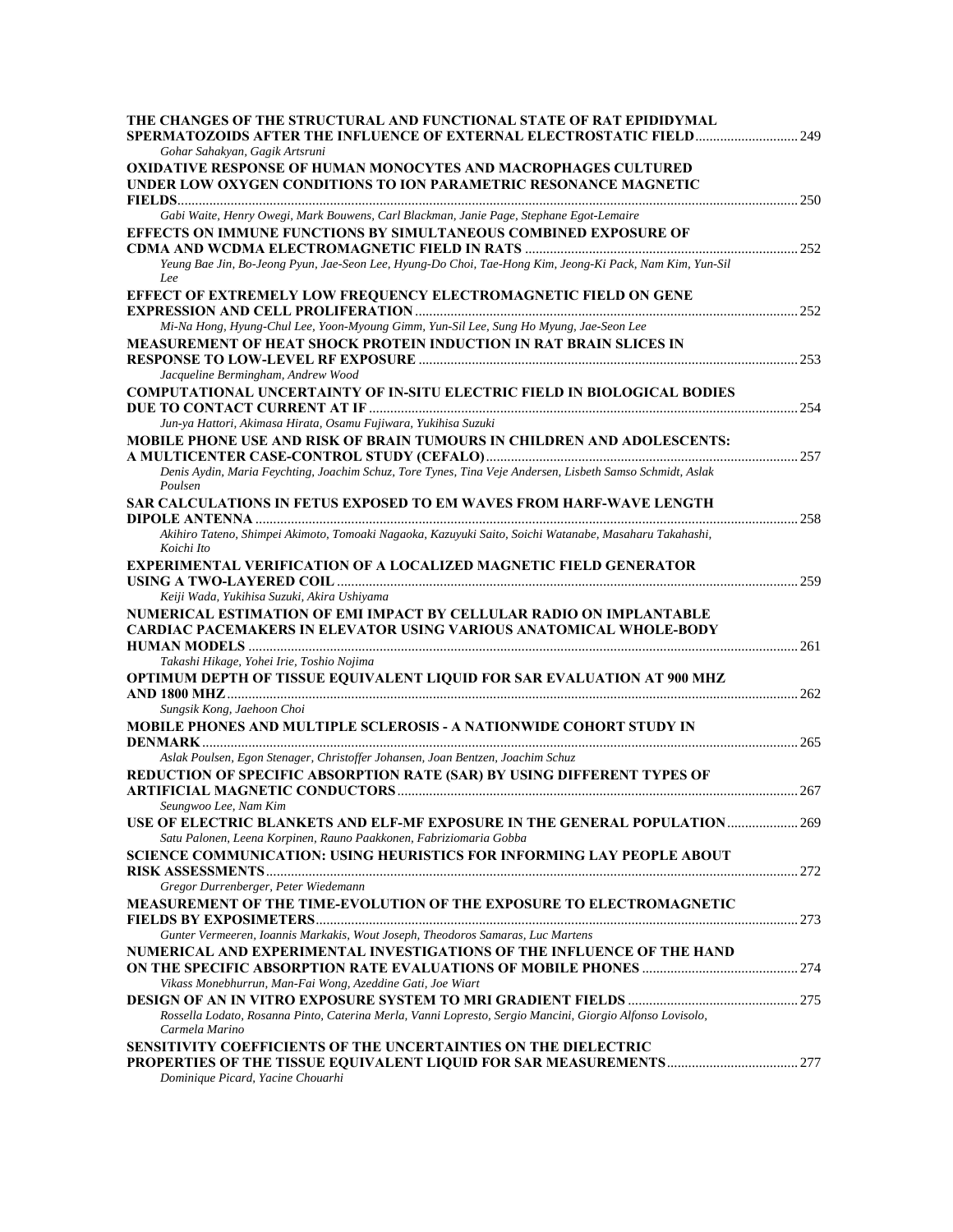| <b>CONSEQUENCES OF ELEVATED ?H2AX FOCI FORMATION IN HUMAN SKIN</b>                                                         |     |
|----------------------------------------------------------------------------------------------------------------------------|-----|
| FIBROBLASTS IN RESPONSE TO 1800 MHZ ELECTROMAGNETIC FIELD EXPOSURE  279                                                    |     |
| Shanshan Xu, Chunjing Chen, Zhengping Xu                                                                                   |     |
| ASSESSMENT OF THE WELDER'S EXPOSURE TO THE MAGNETIC FIELD ACCORDING TO                                                     |     |
|                                                                                                                            | 280 |
| Seung-Cheol Hong, Yoon-Shin Kim, Yeonjun Jeong                                                                             |     |
|                                                                                                                            |     |
| Michael Kelsh, Gena Kanas, Linda Erdreich                                                                                  |     |
| SHIFTS IN THE AMBIENT MAGNETIC FIELD AFFECT E. COLI DH5-ALPHA GROWTH                                                       |     |
| <b>RATES</b>                                                                                                               | 281 |
| Lucas Portelli, Kevin McCabe, David Garrido, Ehsan Shariati, Luis Lazo Del Sol, Mark Hernandez, Frank Barnes               |     |
| <b>EFFECTS OF RADIOFREQUENCY ELECTROMAGNETIC FIELDS COMBINED WITH</b>                                                      |     |
| THERMAL ENVIRONMENT ON THERMOREGULATORY PROCESSES IN DEVELOPING                                                            |     |
| <b>RATS</b>                                                                                                                | 283 |
| Amandine Pelletier, Stephane Delanaud, Jean-Pierre Libert, Veronique Bach, Gyorgy Thuroczy, Rene De Seze,<br>Nathalie Loos |     |

## **SESSION: PB – POSTER SESSION B**

| A SMARTPHONE BASED QUESTIONNAIRE/DIARY FOR EPIDEMIOLOGICAL STUDIES 284                                                                                                                           |  |
|--------------------------------------------------------------------------------------------------------------------------------------------------------------------------------------------------|--|
| Oliver Lauer, Patrick Leidenberger, Damiano Urbinello, Martin Roosli, Jurg Frohlich                                                                                                              |  |
| NON-THERMAL PULSE-MODULATED RF FIELDS ATTENUATE NEUROINFLAMMATION                                                                                                                                |  |
|                                                                                                                                                                                                  |  |
| Jonathan Rasouli, Rukmani Lekhraj, Berish Strauch, Arthur Pilla, Diana Casper                                                                                                                    |  |
| <b>EFFECTS OF ELECTROMAGNETIC FIELDS EMITTED FROM MOBILE PHONES ON</b>                                                                                                                           |  |
|                                                                                                                                                                                                  |  |
| Setsu Nakatani-Enomoto, Toshiaki Furubayashi, Akira Ushiyama, Kazumune Ueshima, Shigeru Sokejima, Ally<br>Simba, Kanako Wake, Soichi Watanabe, Kaori Miyawaki, Masami Nishikawa, Yoshikazu Ugawa |  |
| <b>EFFECTS ON MICRONUCLEI FORMATION OF 60-HZ ELECTROMAGNETIC FIELD</b>                                                                                                                           |  |
| <b>EXPOSURE WITH IONIZING RADIATION, HYDROGEN PEROXIDE, OR C-MYC</b>                                                                                                                             |  |
|                                                                                                                                                                                                  |  |
| Yeung Bae Jin, Ga-Young Kang, Jae-Seon Lee, Jong-Il Choi, Ju-Woon Lee, Seung-Cheol Hong, Sung Ho Myung,<br>Yun-Sil Lee                                                                           |  |
| RESIDENTIAL EXPOSURE TO EXTREMELY LOW FREQUENCY MAGNETIC FIELDS FROM                                                                                                                             |  |
|                                                                                                                                                                                                  |  |
| Patrizia Frei, Aslak Poulsen, Gabor Mezei, Martin Roosli, Christoffer Johansen, Joachim Schuz                                                                                                    |  |
| ORNITHINE DECARBOXYLASE ACTIVITY IN JURKAT CELLS IS ENHANCED BY 50 HZ                                                                                                                            |  |
|                                                                                                                                                                                                  |  |
| Mats-Olof Mattsson, Kjell Hansson Mild, Myrtill Simko                                                                                                                                            |  |
| A NEW APPROACH TO DETERMINE THE EXPOSURE LEVEL IN A MULTIPLE                                                                                                                                     |  |
|                                                                                                                                                                                                  |  |
| Jianqing Wang, Kanako Wake, Hiroki Kawai, Soichi Watanabe, Osamu Fujiwara                                                                                                                        |  |
| PHYSIOREF PROJECT: EFFECTS OF MOBILE PHONE USE ON SUPERFICIAL CUTANEOUS                                                                                                                          |  |
| AND INTERNAL CEREBRAL CIRCULATION. PART II: TRANSCRANIAL DOPPLER                                                                                                                                 |  |
|                                                                                                                                                                                                  |  |
| Rania Ghosn, Nathalie Loos, Brahim Selmaoui, Rene De Seze, Gyorgy Thuroczy                                                                                                                       |  |
| <b>DESIGN AND DOSIMETRIC ANALYSIS OF A NEW HEAD EXPOSURE SYSTEM FOR</b>                                                                                                                          |  |
| PROVOCATION STUDIES CONCERNING POSSIBLE EFFECTS OF TETRA ON CENTRAL                                                                                                                              |  |
|                                                                                                                                                                                                  |  |
| Gernot Schmid, Thomas Bolz, Richard Uberbacher, Achim Bahr, Hans Dorn, Cornelia Sauter, Thorsten Eggert,<br>Heidi Danker-Hopfe                                                                   |  |
| <b>MEASUREMENT OF THE DUTY CYCLE OF WLAN IN DIFFERENT ENVIRONMENTS  298</b><br>Gunter Vermeeren, Leen Verloock, Wout Joseph, Luc Martens                                                         |  |
| AN OBSERVATION OF THE HAND EFFECTS ON THE HAC OF THE MOBILE PHONES 300                                                                                                                           |  |
| Dong-geun Choi, Chungsang Ryu, Jaehoon Choi                                                                                                                                                      |  |
| <b>4-LAYER FLAT BODY TISSUE MODELING AND EVALUATION FOR ELECTROMAGNETIC</b>                                                                                                                      |  |
|                                                                                                                                                                                                  |  |
| Soonyong Lee, Uisheon Kim, Seo Wonbum, Jaehoon Choi                                                                                                                                              |  |
| THE PERCEPTION THRESHOLD FOR LF-MF BAND CURRENTS: ITS CURRENT DURATION                                                                                                                           |  |
|                                                                                                                                                                                                  |  |
| Yoshitsugu Kamimura, Toshiaki Furubayashi, Ritsuko Hanajima, Yasuo Terao, Taiji Sakai, Kanako Wake, Soichi<br>Watanabe, Yoshikazu Ugawa                                                          |  |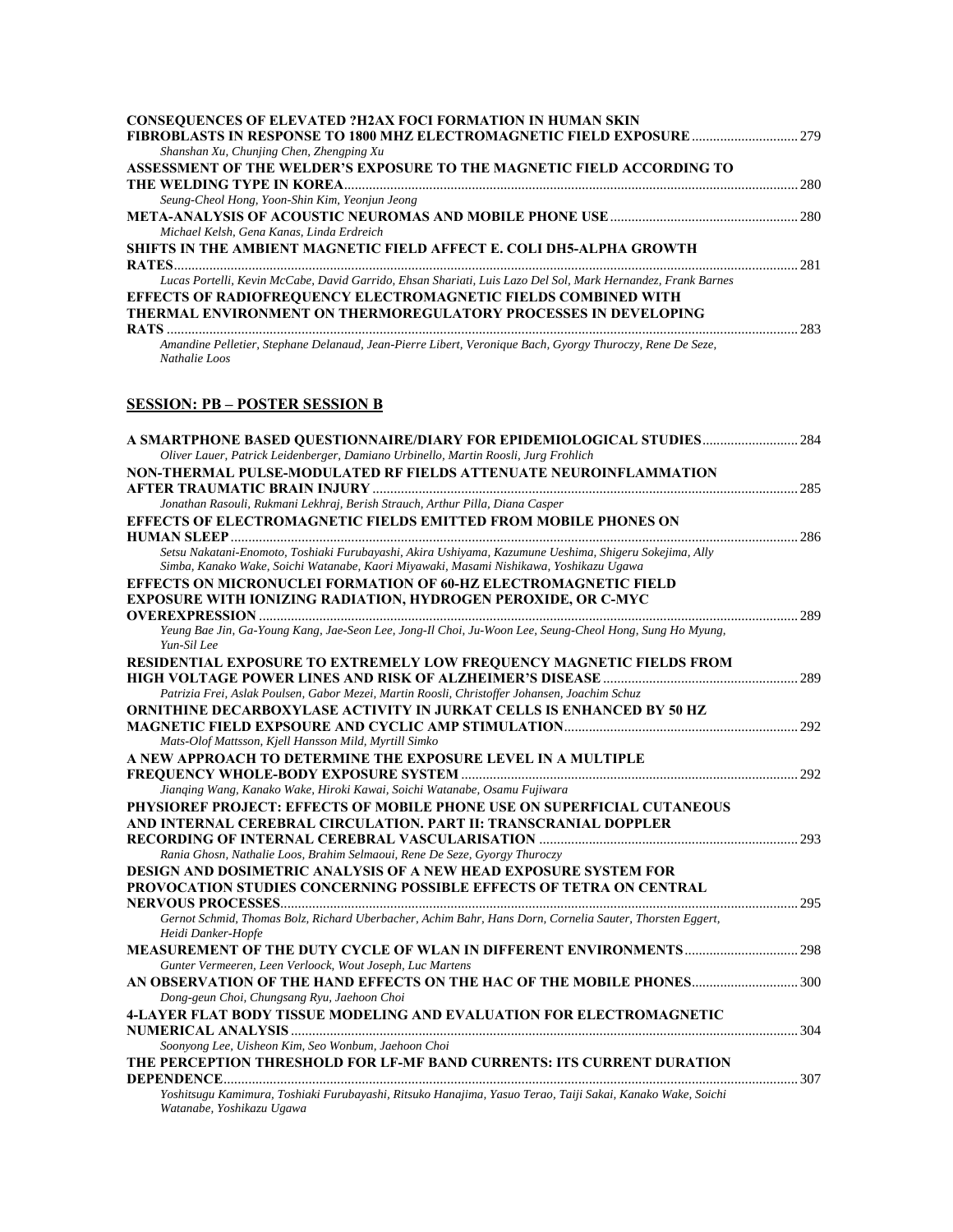| IN SITU EXPRESSION OF HSPS AND 3-NITROTYROSINE IN THE BRAINS OF YOUNG RATS                                              |  |
|-------------------------------------------------------------------------------------------------------------------------|--|
| Saliha Ait Aissa, Murielle Taxile, Bernard Billaudel, Florence Poulletier De Gannes, Annabelle Hurtier,                 |  |
| Emmanuelle Haro, Gilles Ruffie, Axel Athane, Tongning Wu, Joe Wiart, Bernard Veyret, Isabelle LaGroye                   |  |
| NUMERICAL ASSESSMENT OF INDUCED DISTURBANCE VOLTAGES AT THE INPUT OF                                                    |  |
| <b>IMPLANTABLE CARDIAC PACEMAKERS DURING EXPOSURE CLOSE TO VARIOUS RFID</b>                                             |  |
|                                                                                                                         |  |
| David Sainitzer, Gernot Schmid                                                                                          |  |
| NUMERICAL ASSESSMENT OF INDUCED CURRENT DENSITIES AND SAR AROUND                                                        |  |
|                                                                                                                         |  |
| Andreas Weinfurter, Gernot Schmid                                                                                       |  |
| <b>EVALUATION OF ELECTROMAGNETIC FIELD EXPOSURE LEVELS FROM RFID SYSTEM  316</b><br>Seon-eui Nong, Ae-kyoung Lee        |  |
|                                                                                                                         |  |
| Michelle Belton, Frank Prato, Jeffrey Carson                                                                            |  |
| <b>EFFECTS OF MOBILE PHONE USE ON SUPERFICIAL CUTANEOUS AND INTERNAL</b>                                                |  |
| <b>CEREBRAL CIRCULATION (PHYSIOREF PROJECT). PART I: LASER-DOPPLER</b>                                                  |  |
| <b>RECORDING OF MICROFLOW- AND TEMPERATURE- MODIFICATIONS OF HEAD'S SKIN  321</b>                                       |  |
| Nathalie Loos, Rania Ghosn, Gyorgy Thuroczy, Rene De Seze                                                               |  |
| INDUCTION OF FGF2 TRANSCRIPTION IN DIFFERENTIATED MYOBLAST CELLS UPON                                                   |  |
|                                                                                                                         |  |
| Kyu-Tae Kim, Sun-Young Yoon, Seong-Jin Jo, Oh-Sang Kwon, Soon-Ik Jeon, Jeong-Ki Pack, Woong-Yang Park                   |  |
| Gernot Schmid, Richard Uberbacher, Ana Escorihuela-Navarro, Stefan Cecil                                                |  |
| <b>EXTREMELY LOW FREQUENCY ELECTROMAGNETIC FIELD EXPOSURE MODULATES</b>                                                 |  |
|                                                                                                                         |  |
| Stan de Kleijn, Jos Trentelman, Joop Arts, Jan Cuppen, Linda De Jager, Gerben Ferwerda, Peter Hermans, Lidy             |  |
| Verburg-van Kemenade                                                                                                    |  |
|                                                                                                                         |  |
| Yann Percherancier, Murielle Taxile, Emmanuelle Haro, Renaud Charlet De Sauvage, Isabelle LaGroye, Bernard<br>Veyret    |  |
| <b>SAR REDUCTION TECHNIQUE FOR FUTURE ON-BODY COMMUNICATIONS:</b>                                                       |  |
|                                                                                                                         |  |
| Nacer Chahat, Maxim Zhadobov, Ronan Sauleau                                                                             |  |
| <b>INVESTIGATION OF PREDICTION OF THE WHOLE BODY SAR INDUCED IN A FETUS</b>                                             |  |
| Abdelhamid Hadjem, Thierry Kientega, Emmanuelle Conil, Joe Wiart                                                        |  |
| <b>CYTOKINE EXPRESSION PROFILES IN CARP (CYPRINUS CARPIO L.) PHAGOCYTES</b>                                             |  |
| AFTER IN VITRO EXPOSURE TO EXTREMELY LOW FREOUENCY ELECTROMAGNETIC                                                      |  |
|                                                                                                                         |  |
| Joop Arts, Lieke Golbach, Jan Cuppen, Huub Savelkoul, Lidy Verburg-van Kemenade                                         |  |
| <b>BROADBAND CHARACTERIZATION OF TRITON X100-BASED SOLUTIONS FOR BREAST</b>                                             |  |
|                                                                                                                         |  |
| Stefania Romeo, Loreto Di Donato, Ilaria Catapano, Lorenzo Crocco, Maria Scarfi, Rita Massa                             |  |
| IN VITRO STUDY OF THE EFFECTS OF PULSED ELF ON GENES EXPRESSION IN HUMAN                                                |  |
| Jean-Francois Collard, Maurice Hinsenkamp                                                                               |  |
| STATISTICAL ANALYSIS OF THE INFLUENCE OF THE POSITION OF A PHONE ON THE                                                 |  |
|                                                                                                                         |  |
| Amal Ghanmi, Nadege Varsier, Abdelhamid Hadjem, Yenny Pinto, Emmanuelle Conil, Azeddine Gati, Odile Picon,<br>Joe Wiart |  |
| RF-DOSIMETRY OF THE DOMESTICATED HONEY BEE (APIS MELLIFERA) IN THE                                                      |  |
|                                                                                                                         |  |
| Richard Uberbacher, Stefan Cecil, Gernot Schmid                                                                         |  |
| <b>CURRENT DENSITIES AND INTERNAL ELECTRIC FIELD FROM OCCUPATIONAL</b>                                                  |  |
| <b>EXPOSURE TO ELECTRIC FIELDS IN WORK TASKS AT 110 KV SUBSTATIONS IN THE</b>                                           |  |
|                                                                                                                         |  |
| Rauno Paakkonen, Hiroo Tarao, Fabriziomaria Gobba, Leena Korpinen                                                       |  |
| <b>REAL-TIME ASSESSMENT OF HYDROGEN PEROXIDE DEGRADATION BY</b>                                                         |  |
| Stephane Egot-Lemaire, Mark Bouwens, Roger Sladek, Charles Joenathan, Walter Balcavage, Jan Cuppen, Gabi                |  |
| Waite                                                                                                                   |  |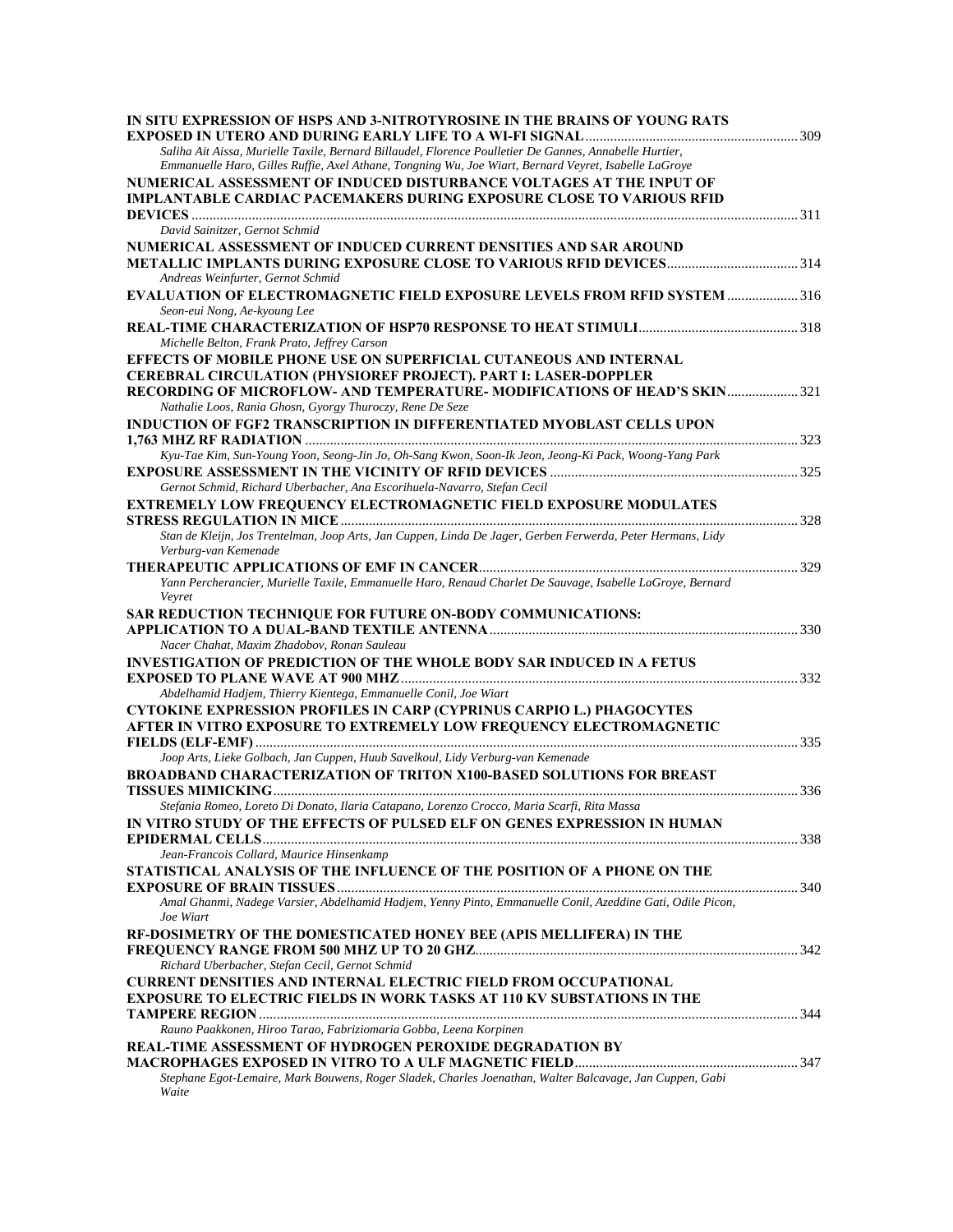| TIME REDUCTION TO DEMONSTRATE SAR COMPLIANCE OF GSM/UMTS MOBILE                                                                                                                                                                                 |  |
|-------------------------------------------------------------------------------------------------------------------------------------------------------------------------------------------------------------------------------------------------|--|
| <b>PHONES</b>                                                                                                                                                                                                                                   |  |
| Mauro Francavilla                                                                                                                                                                                                                               |  |
| THE ERNAM PROJECT: EXPOSURE OF NEURONAL NETWORKS TO THE GSM-1800                                                                                                                                                                                |  |
| Daniela Moretti, Noëlle Lewis, André Garenne, Florence Poulletier De Gannes, Emmanuelle Haro, Isabelle<br>LaGroye, Yannick Bornat, Youssef Boutaib, Sylvain Saighi, Sylvie Renaud, Bernard Veyret                                               |  |
|                                                                                                                                                                                                                                                 |  |
| Christian Beyer, Niels Haandbaek, Ludovica Colella, Philippe Renaud, Mark Talary, Andreas Hierlemann, Jurg<br>Frohlich                                                                                                                          |  |
| <b>INFECTION PRESSURE INCREASES MORTALITY DECREASE AND PRODUCTIVITY</b>                                                                                                                                                                         |  |
| <b>IMPROVEMENT IN FARMED ANIMALS EXPOSED TO EXTREMELY LOW FREQUENCY</b>                                                                                                                                                                         |  |
| Jan Cuppen                                                                                                                                                                                                                                      |  |
|                                                                                                                                                                                                                                                 |  |
| Dominique Picard, Luce Fouquet, Sebastien Chauvin                                                                                                                                                                                               |  |
| Mina Ha, Nam Kim                                                                                                                                                                                                                                |  |
| MEASUREMENTS OF DIGITALLY MODULATED PULSED RF SIGNALS USING ISOTROPIC                                                                                                                                                                           |  |
| Thierry Letertre, Vikass Monebhurrun, Zeno Toffano                                                                                                                                                                                              |  |
|                                                                                                                                                                                                                                                 |  |
| Frank Gollnick, Gabi Conrad, Annette Hillebrand, Franz Büllingen, Karl-Heinz Neumann                                                                                                                                                            |  |
| <b>EFFECT OF WHOLE BODY EXPOSURE TO 845 MHZ RADIOFREQUENCY MOBILE PHONE</b>                                                                                                                                                                     |  |
| ON HIPPOCAMPAL AND SUBVENTRICULAR NEUROGENESIS IN RAT BRAIN. -                                                                                                                                                                                  |  |
|                                                                                                                                                                                                                                                 |  |
| Young Hwan Ahn, Hae Sun Kim, Youn Ju Kim, Man Jeung Paik, Gwang Lee, Yun-Sil Lee, Nam Kim                                                                                                                                                       |  |
| <b>EFFECTS OF RADIOFREOUENCY EXPOSURE IN AGED AND ALZHEIMER'S DISEASE</b>                                                                                                                                                                       |  |
| MICE: COMBINED BEHAVIOURAL, MOLECULAR AND NEUROVASCULAR STUDIES  364                                                                                                                                                                            |  |
| Isabelle LaGroye, Nathalie Macrez, Bernard Billaudel, Hiroshi Masuda, Nathalie Biendon, Florence Poulletier De<br>Gannes, Emmanuelle Haro, Gilles Ruffie, Murielle Taxile, Jean-Luc Morel, Annabelle Hurtier, Bernard Veyret,<br>Bruno Bontempi |  |
| <b>CHARACTERISATION AND APPLICATIONS OF FLUORESCENT MAGNETIC</b>                                                                                                                                                                                |  |
|                                                                                                                                                                                                                                                 |  |
| Oscar Cespedes, Shoogo Ueno                                                                                                                                                                                                                     |  |
| Mary Redmayne, Euan Smith, Michael Abramson                                                                                                                                                                                                     |  |
| Seo Wonbum, Soonyong Lee, Uisheon Kim, Jaehoon Choi                                                                                                                                                                                             |  |
| <b>COMPARISON OF DIFFERENT SAFETY STANDARDS IN TERMS OF HUMAN EXPOSURE TO</b>                                                                                                                                                                   |  |
| Jagadish Nadakuduti, Mark Douglas, Pedro Crespo-Valero, Niels Kuster                                                                                                                                                                            |  |
| ASSESSMENT OF THE WELDER'S EXPOSURE TO THE MAGNETIC FIELD ACCORDING TO                                                                                                                                                                          |  |
| Seung-Cheol Hong, Yoon-Shin Kim                                                                                                                                                                                                                 |  |
| THE UNDERLYING MECHANISMS AND BIOLOGICAL CONSEQUENCES OF ELEVATED                                                                                                                                                                               |  |
| [H2AX FOCI FORMATION IN HUMAN SKIN FIBROBLASTS IN RESPONSE TO 1800 MHZ                                                                                                                                                                          |  |
|                                                                                                                                                                                                                                                 |  |
| Shanshan Xu, Chunjing Chen, Zhengping Xu                                                                                                                                                                                                        |  |
|                                                                                                                                                                                                                                                 |  |
| Dominique Picard, Luce Fouquet, Sebastien Chauvin                                                                                                                                                                                               |  |
| RF ELECTROMAGNETIC FIELD EXPOSURE LEVELS FROM CELLULAR BASE STATIONS 378<br>Byung Chan Kim                                                                                                                                                      |  |
| STUDY ON THE VARIATION OF THE SAR VALUES FOR MICE OR RATS IN THE WHOLE-                                                                                                                                                                         |  |
|                                                                                                                                                                                                                                                 |  |
| Ji-Yeon Mun, Oh Joonhyeok, Mingyeong Seo, Tae-Hong Kim, Jeong-Ki Pack                                                                                                                                                                           |  |
| <b>EXPOSURE TO 2.45 GHZ ELECTROMAGNETIC FIELDS ELICITS A STRESS RESPONSE IN</b>                                                                                                                                                                 |  |
|                                                                                                                                                                                                                                                 |  |
| Zhou Zhou, Chuan Liu, Zhengping Yu                                                                                                                                                                                                              |  |
| ANALYSIS OF MAGNETIC FIELD DISTRIBUTION UNDER EHV AND HV DOUBLE-CIRCUIT                                                                                                                                                                         |  |
|                                                                                                                                                                                                                                                 |  |
| Takashi Matsumoto, Hitoshi Hirata, Hiroo Tarao, Noriyuki Hayashi, Katsuo Isaka                                                                                                                                                                  |  |